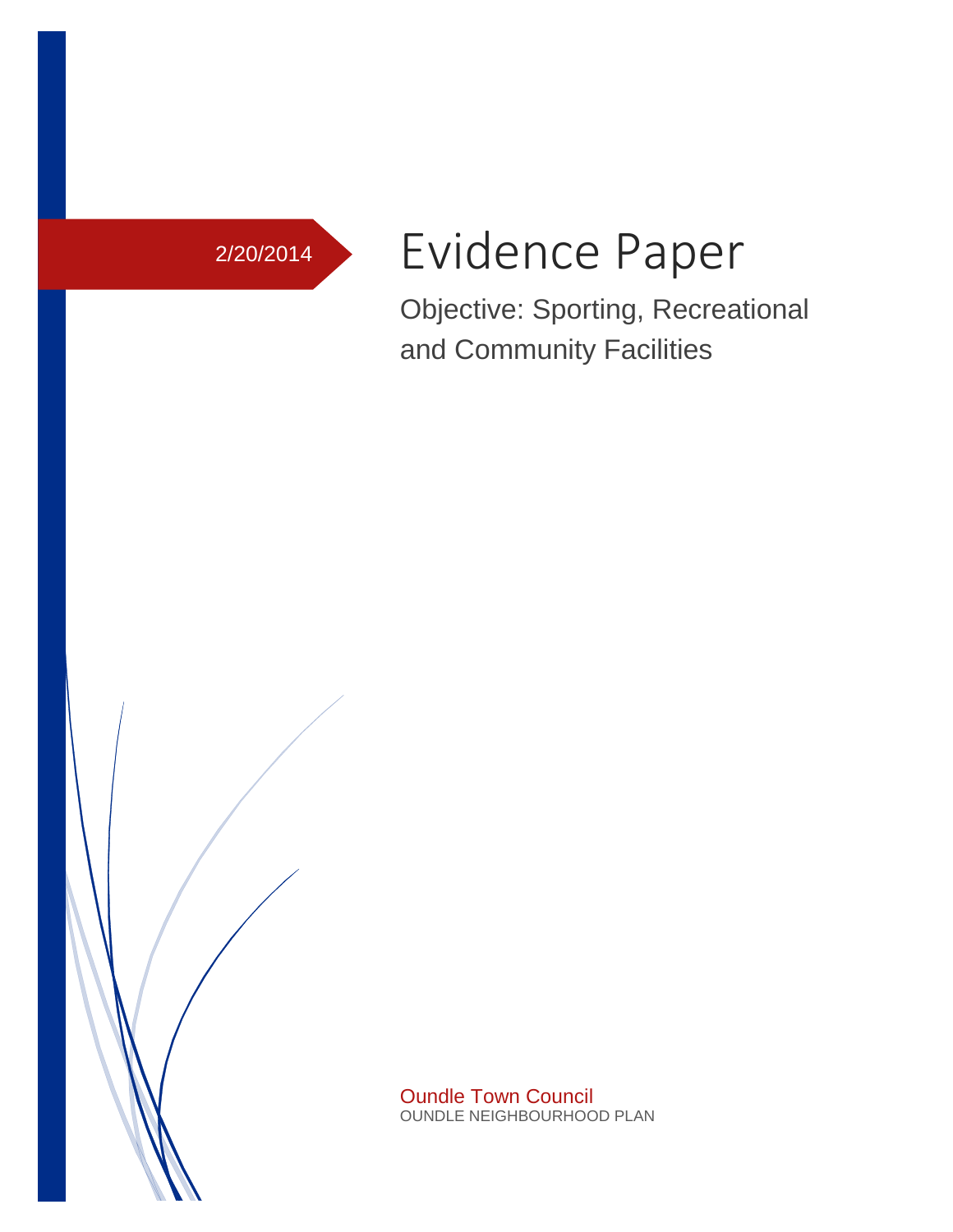

### **Plan** Instructions for completing this deliverable:

In order for the Neighbourhood Plan to meet the standards required by the examining body, it is essential that we demonstrate a clear rationale as to how we arrived at each objective.

This means that we need to capture all of the data collated to date, arrange all of the public feedback and illustrate how the objectives have been generated in a documented format. This document creates a template for completion and will ensure that all objectives have a consistent approach to data collation and public engagement.

For each objective, we need to identify what issues exist, drawn from insightful evidence, and demonstrate how our solutions are rooted in public engagement and data. All data must show a clear source, including references to documents used as a source, and where these documents can be examined.

The objectives will likely be justified by a combination of consultation responses to date, policy requirements, and outstanding needs in the town or other issues identified following a review of evidence.

### Data Sources:

- 1. [www.oundle.gov.uk](http://www.oundle.gov.uk/)
- 2. [www.oundle2020.co.uk](http://www.oundle2020.co.uk/)
- 3. [www.oundleinfo](http://www.oundleinfo/)
- 4. [www.east-northamptonshire.gov.uk](http://www.east-northamptonshire.gov.uk/)
- 5. [www.cmis.northamptonshire.gov.uk](http://www.cmis.northamptonshire.gov.uk/)
- 6. [www.nnjpu.org.uk/](http://www.nnjpu.org.uk/)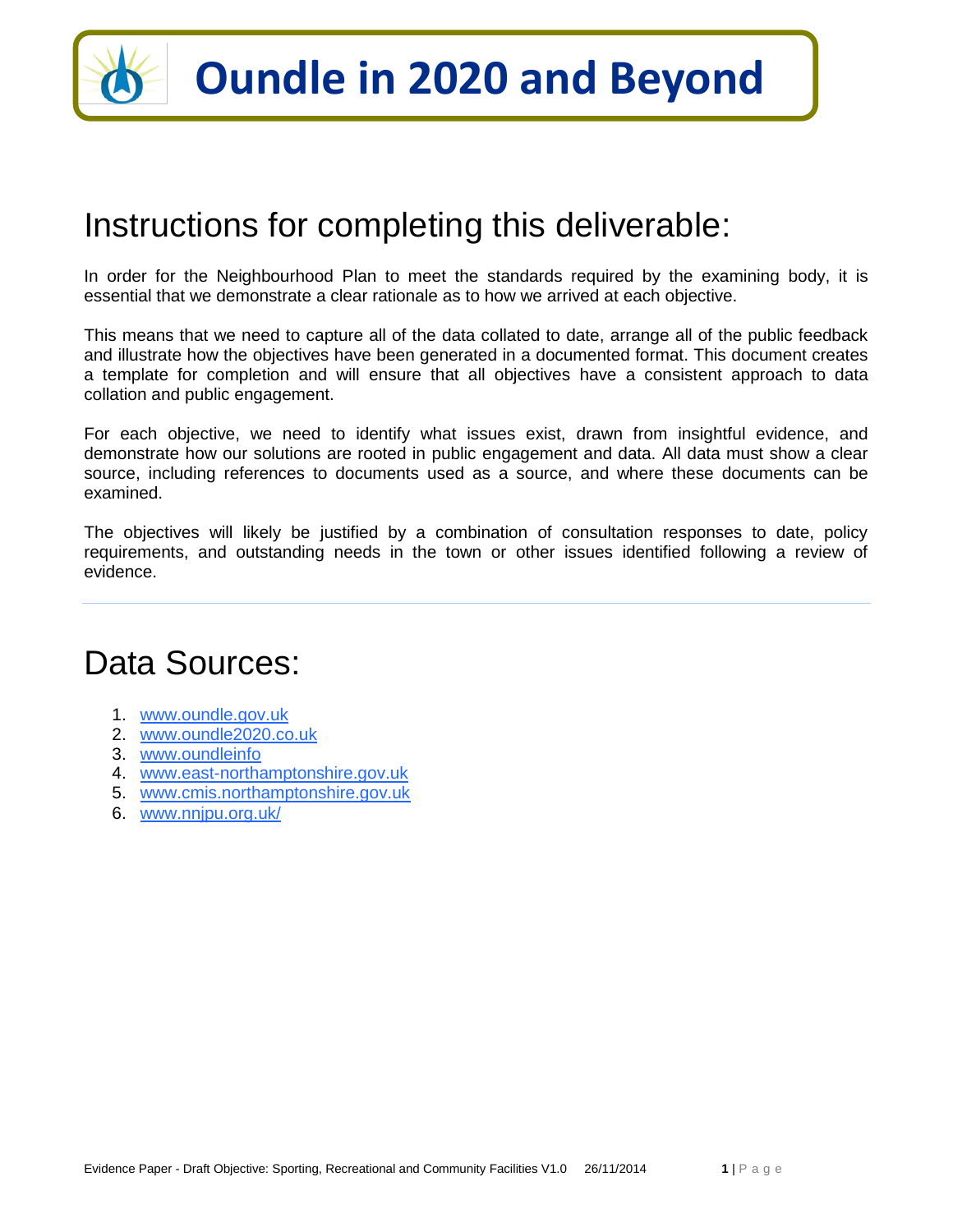

The following draft objectives and supporting actions were formulated and put forward at the launch of the Oundle Neighbourhood Plan on11th January 2014. The data, supporting information and rationale that underpins these draft objectives is set out in the following sections.

### Objective: Sporting, Recreational and Community Facilities:

#### Objectives:

1. Consider the adequacy of existing provision for Sporting, Recreational and Community facilities within the town and, if any shortfalls are identified, identify sites where new or enhanced facilities might best be located (whether within the existing built environment or in new development).

#### Supporting actions:

- 1. Identify options for sporting and recreational facilities such as sharing existing or new school facilities and the development of Fletton House.
- 2. Consider the provision of new or upgraded community facilities.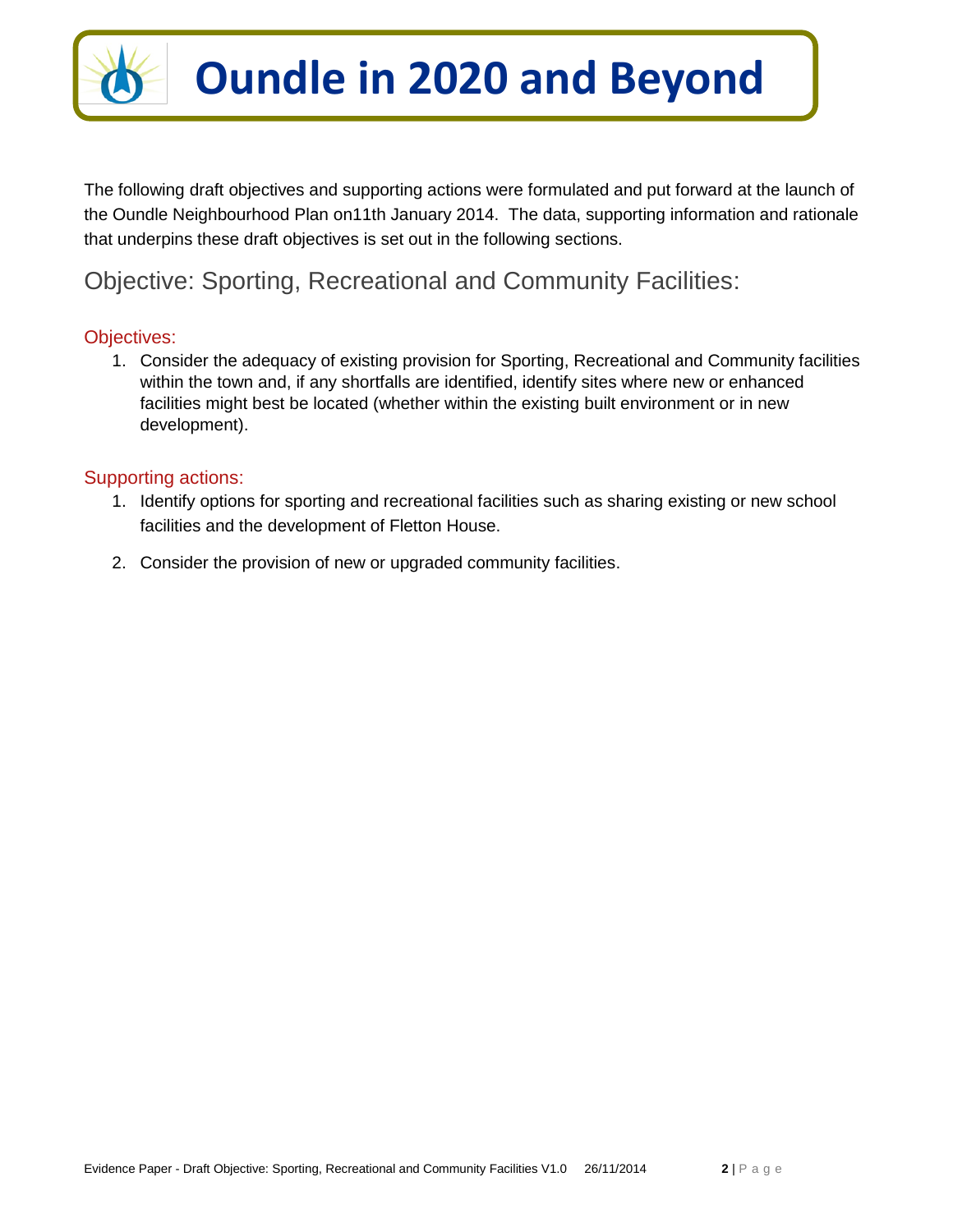

1. Summary of the current position within the town, with facts and sources, with specific **Plan relevance to this objective.**

#### **Aims & Objectives**

- 1. To provide enhanced and additional facilities for the residents and visitors to Oundle
- 2. To provide a Community focused structure of facilities
- 3. To ensure existing facilities are available and accessible to a full range of ages, ability, gender, sensorial and physical ability/mobility
- 4. To promote health and wellbeing within the Town
- 5. To provide adequate facilities for recreation in participative physical and cerebral activity
- 6. To promote collaborative and functional links between those who have space and opportunity and those that need space to play or enjoy sport & recreational activities
- 7. To invest directly in facilities to suit the needs of the Town where reasonable and at a practical level of running & on-cost
- 8. To actively engage with the youth of the Town

#### **The Challenges**

- Factoring in all the options and opportunities today and going forward
- Develop a realistic time-line for any overall plan
- Risking a pathway from which we cannot deviate
- Establishing critical financial information and values before determining the preferred solution
- Not considering the obvious
- Not enabling and unlocking existing facilities to Town use
- Establishing partnerships that work financially to mutual benefit and on non-profit basis
- Managing the expectation of realism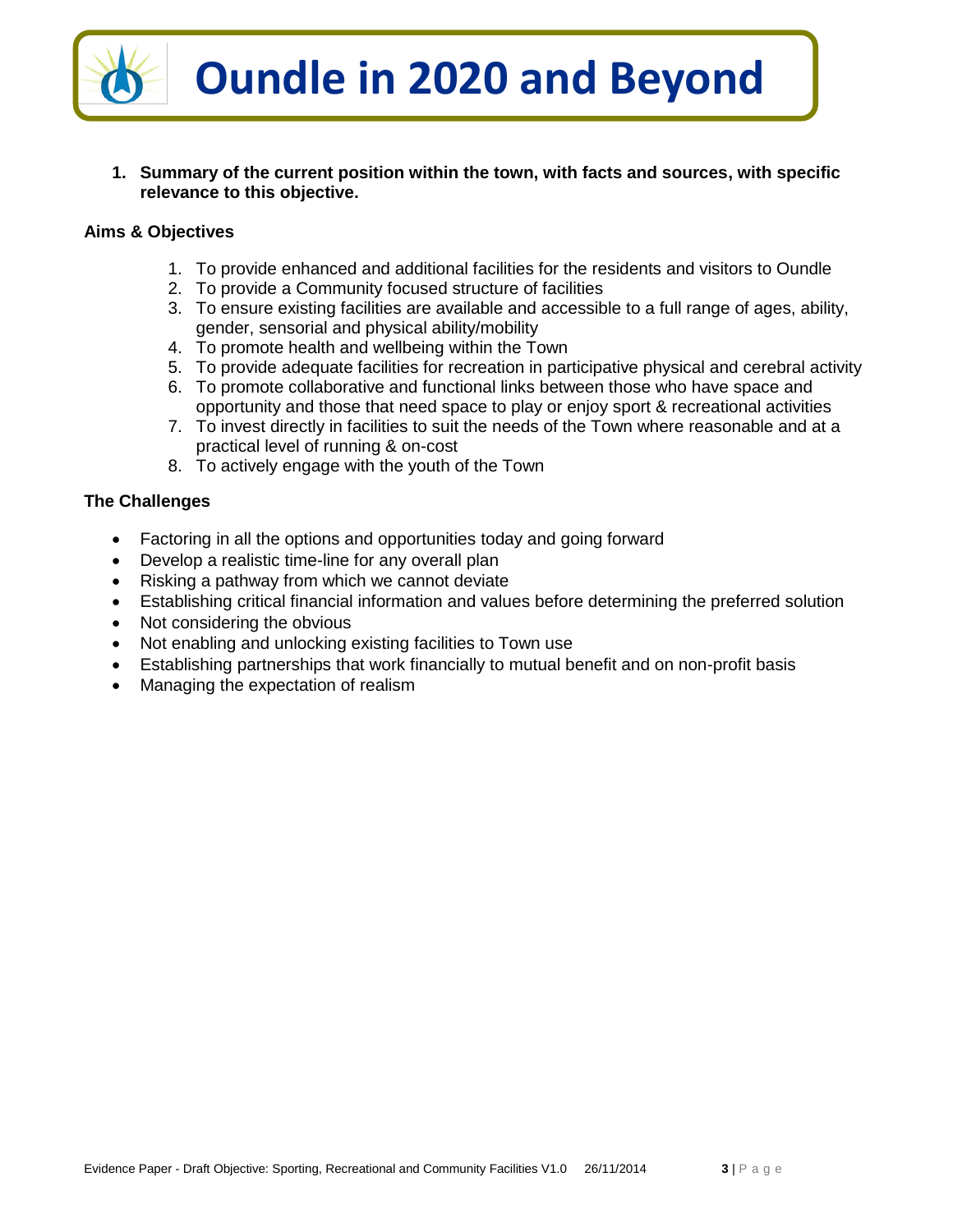

**Supported by our Neighbourhood** 

**--------------------------------------------------------------------------------------------------------------------**

### **Plan What does Oundle already have available for residents and visitors**

- **Private sports clubs facility** 
	- o Rugby 3 pitches
	- o Tennis 6 courts
	- o Bowls 2008 1 green & 1 indoor lane
	- o Cricket 1 pitch
	- o Hockey **0 pitches**
	- o Badminton 0 courts
	- o Squash 0 courts
	- o Senior football 2 pitches
	- o Junior football 6 pitches
	-
	- o Rowing and the contract of the contract of the contract of the contract of the contract of the contract of the contract of the contract of the contract of the contract of the contract of the contract of the contract of t
	- o Rifle & Pistol shooting indoor & outdoor ranges

#### **Private recreational clubs and societies**

- o Too numerous to list no permanent homes
- **Oundle Town Council**
	- o **QVH**
		- **Meeting spaces**
		- **Bar & kitchen**
		- Theatre & venue space
		- **Storage space**
	- o **The Court House**
		- **Neeting spaces**
		- Chamber
		- Office accommodation
		- **Museum centre**
		- **Space for charity tenants**
		- **Town information and access point**

#### **School facilities**

- o **Oundle Primary**
	- Meeting rooms
	- Recreational spaces
- o **OKCMS**
	- **Sports fields**
	- Meeting spaces
	- Recreational spaces
- o **PWS – Community School**
	- **Sports fields**
	- All weather sports facilities
	- Sports hall 20m long
	- **Meeting spaces**
	- Recreational spaces
	- **Dance & music studios** 3 studios
	- Theatre & concert hall 250 seat capacity
- o **Oundle School**
- 
- -
- 
- 
- 
- 
- 
- 
- 
- o Gymnasium weights & exercise room
	-
	-

- 
- 
-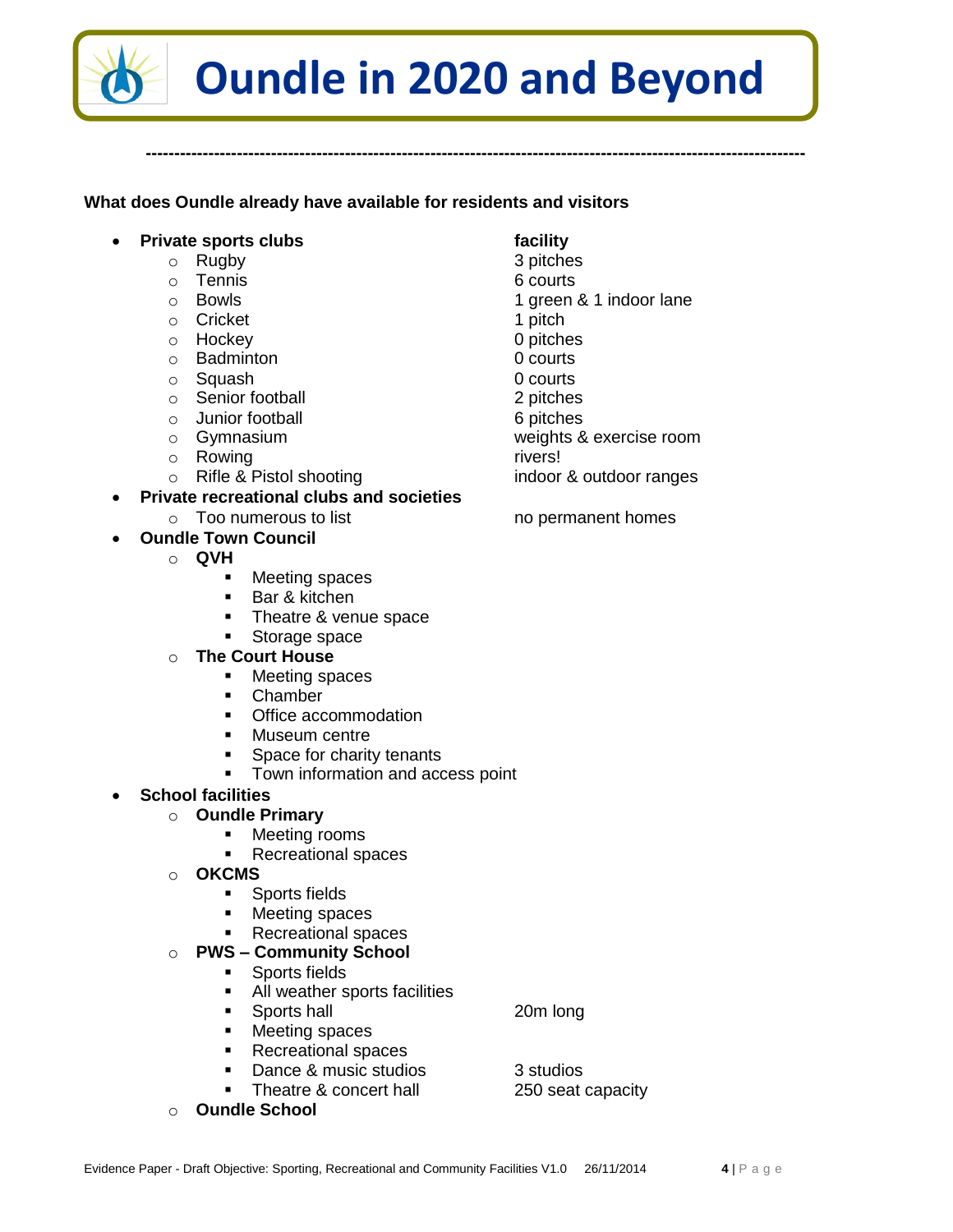

|          | Swimming pool<br>Sports fields<br>٠<br>All weather sports facilities<br>Sports hall<br>Meeting spaces<br>٠<br><b>Recreational spaces</b><br>Climbing wall<br>Squash courts | 50m Olympic pool<br>35m & 20m long<br>various<br>various<br>4 |
|----------|----------------------------------------------------------------------------------------------------------------------------------------------------------------------------|---------------------------------------------------------------|
|          | Running track<br>Meeting and large concert hall                                                                                                                            | 400m rubber<br>350 seat capacity                              |
| $\circ$  | <b>Stahl theatre</b><br>Formal theatre & cinema venue                                                                                                                      |                                                               |
| $\Omega$ | <b>St Peters Church</b><br>• Venue for concerts and events                                                                                                                 | 250 seat capacity                                             |
|          |                                                                                                                                                                            |                                                               |

### **The Big Question**

**Do we need a new Sports Hall**

**Or**

**Do we need Community Facilities**

**--------------------------------------------------------------------------------------------------------------------**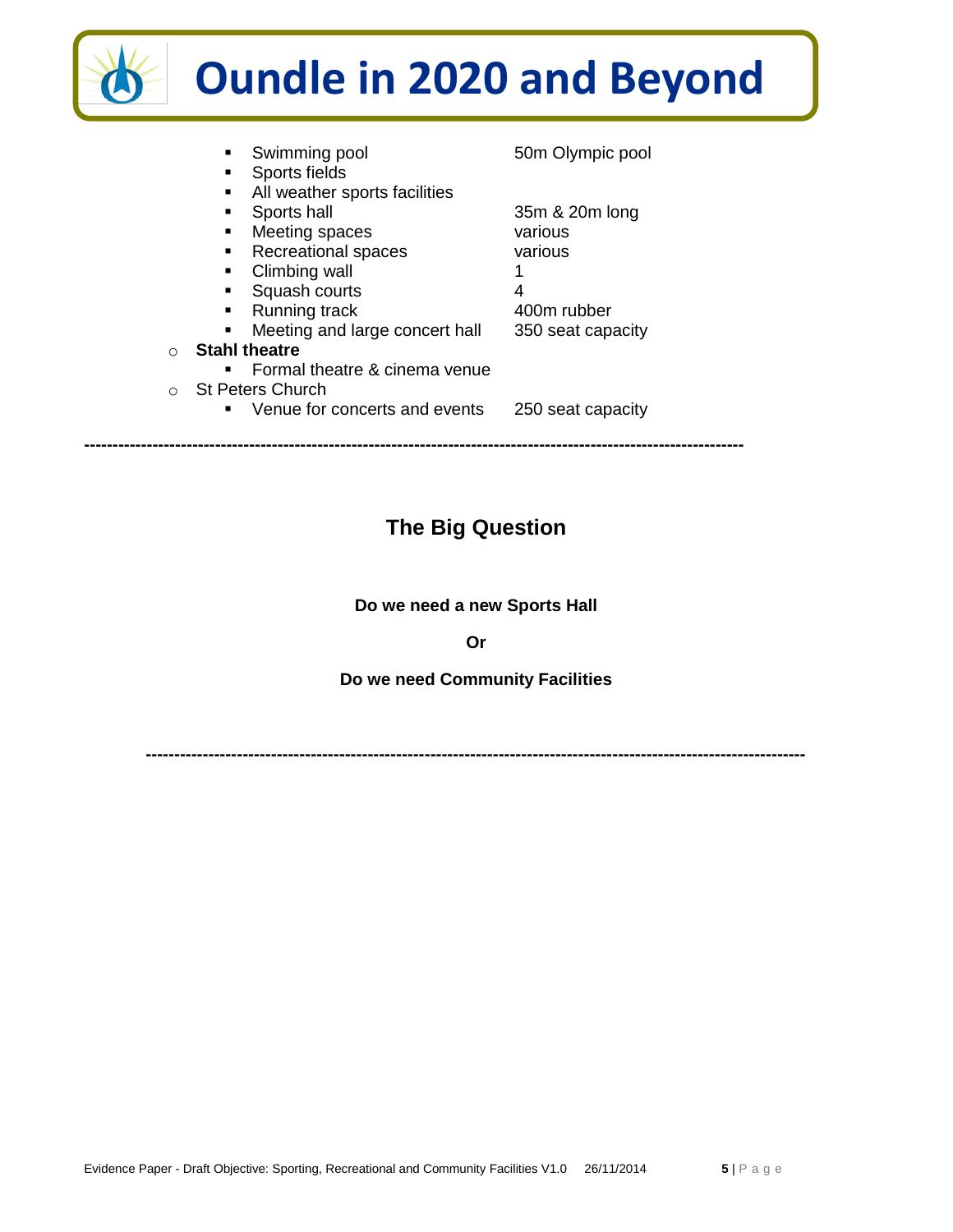

**Supported by our Neighbourhood** 

**--------------------------------------------------------------------------------------------------------------------**

### **Plan What are the issues with the current range and scale of available facilities.**

- Access when required by clubs and groups is problematic
	- o Private sports clubs do not have fully open access to non-members • Should they?
	- o School facilities are not always available
		- **ISSUES with management and control of use**
		- Opening hours
		- **Booking and payment services**
		- Cost
	- o Storage of equipment
		- **Not always available**
- Facilities do not meet the needs
	- o Space
		- **Too small or too large**
	- o Youth
		- Ownership and specific space for 7 day a week use by single group
		- Safe and secure environments with easy access
	- o Catering
		- Kitchen and food service, café facilities

#### **What does Oundle lack or within existing facilities is found inadequate.**

- Educational and recreational
	- o Training rooms
	- o Meeting spaces
	- o IT infrastructure
- Youth Facilities
	- o Self managed space for youth
	- o IT space
	- o A free environment for meeting & recreation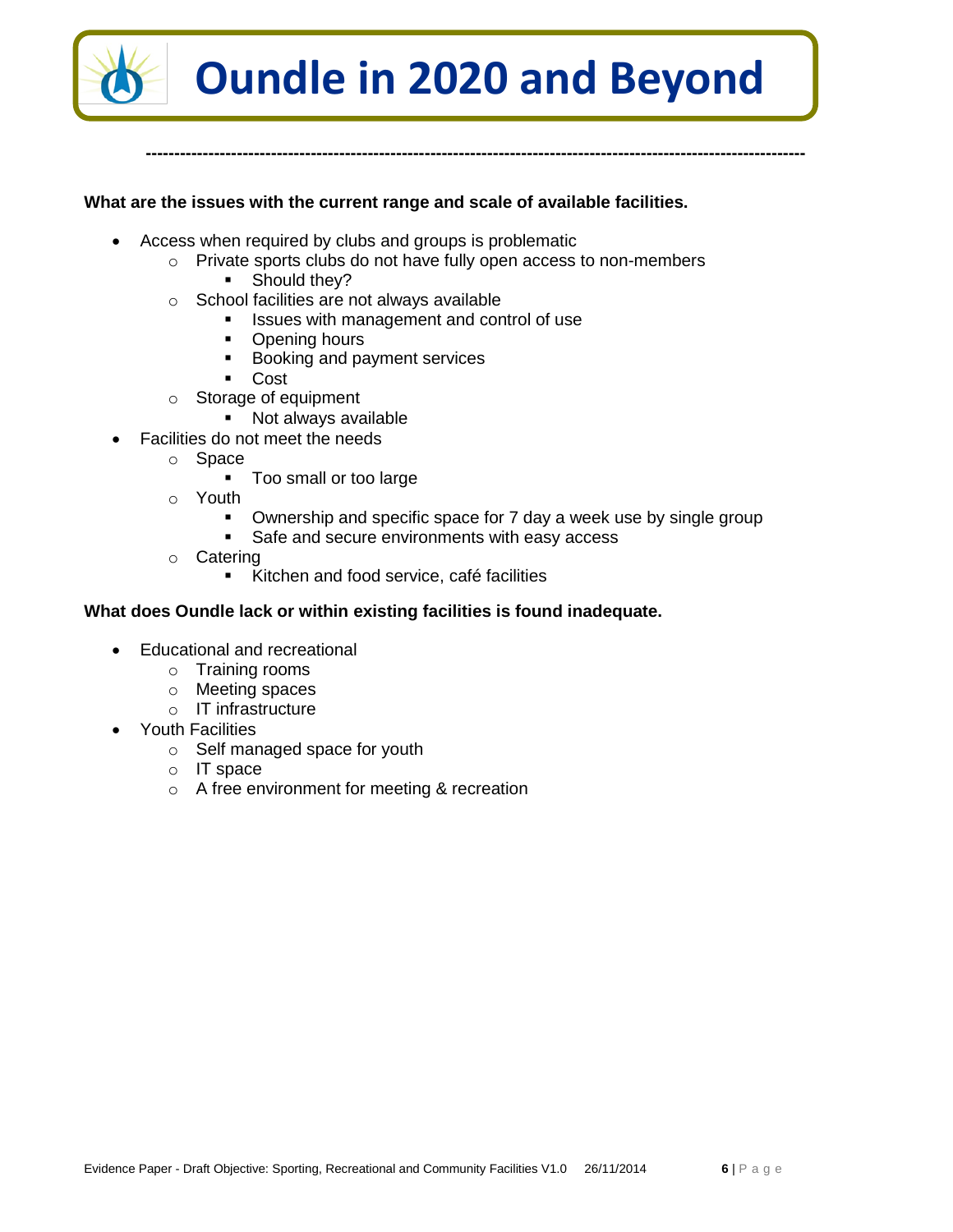

#### **What We Should Not Attempt**

**Supported by our Neighbourhood --------------------------------------------------------------------------------------------------------------------**

**Build a swimming pool**

**Provide a complete Municipal Sports facility**

**--------------------------------------------------------------------------------------------------------------------**

#### **What We Should Attempt**

**Partner and work with existing venues and facilities**

**Invest in a structured expandable and targeted range of facilities**

**--------------------------------------------------------------------------------------------------------------------**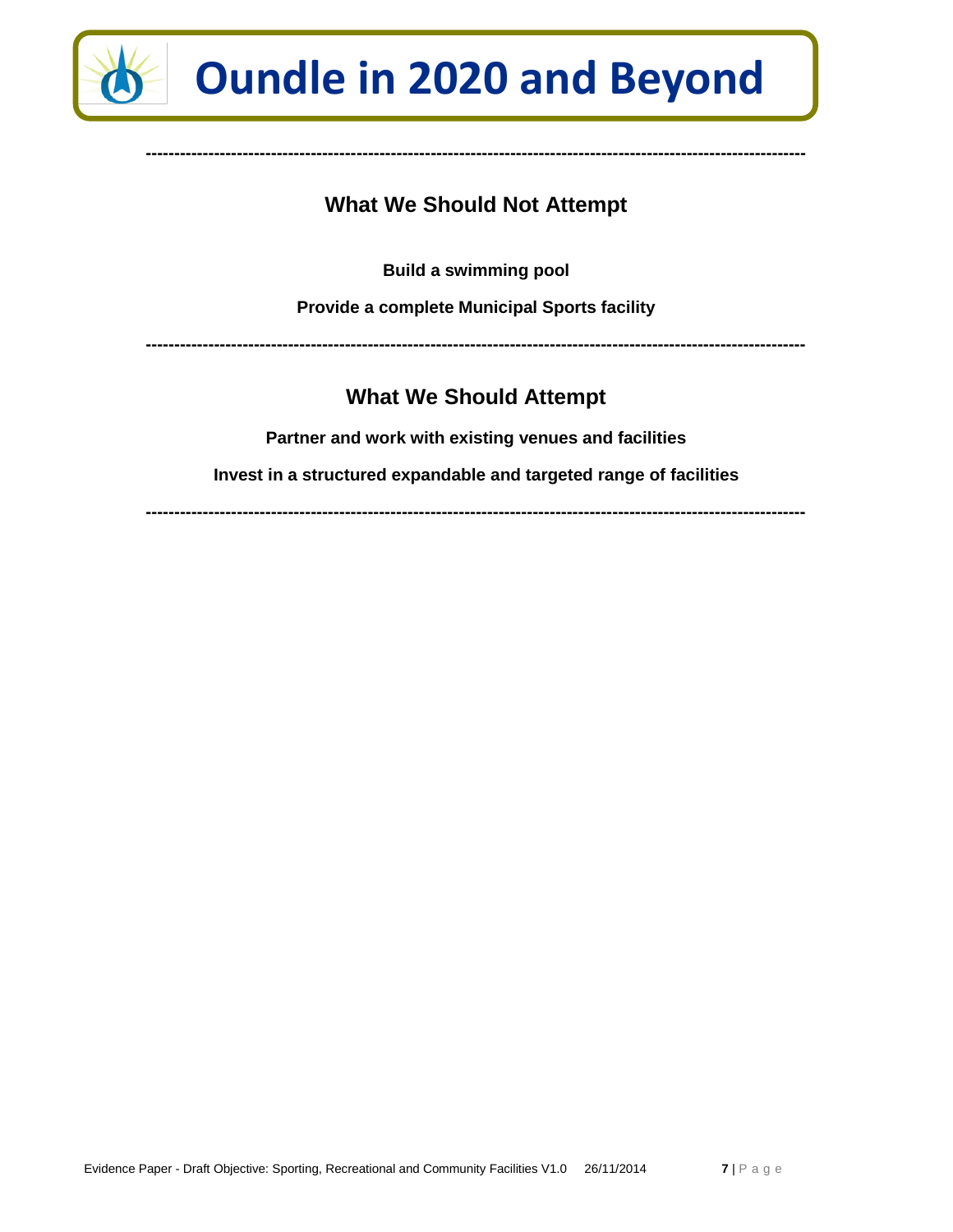

**Supported by our Neighbourhood** 

**--------------------------------------------------------------------------------------------------------------------**

### **Plan Preferred Options A-C**

- **Recreation Centre / Sports facilities**
	- **A. Partnership with PWS on existing site (refer A on drawing)**
		- Existing infrastructure in place
		- Joint funding Capital project PWS / OTC
			- o Additional matched funding available from external bodies via PWS
			- o PWS very keen to Partner
		- Shared booking & promotion
		- Potential for running cost contribution from OTC
		- Large and accessible playing fields and outdoor sports areas
		- Existing car parking
		- **•** Extensive site
		- Array of meeting and community rooms exist
			- o Extended sports hall provides
				- 100% more Badminton courts
				- Climbing wall option
				- **Additional dance / fitness studio**
				- Indoor cricket nets
				- Computer suite
				- Separate access during day for some facilities
				- Access during evening & weekend for full facility
				- Access to skilled staff

#### **B. Development of Abbot House site (refer B on drawing)**

- Purpose built facility Landmark building opportunity
- Capital project funded by OTC & possible partners
- Location
	- o Ideal for OTC to manage from Fletton House
	- o Regeneration of redundant site
	- o High capital cost of initial acquisition
	- o Extends the "Community Hub"
- Facilities to include
	- o Meeting rooms
	- o Computer suites
	- o Hall for community use
	- o Flexible spaces
	- o IT structure for businesses
	- $\circ$  Separate spaces promotion of spaces to cater for age related activities specific to need, young v'<sup>s</sup> older
- Access to sports fields
- Additional parking for Community Hub, Doctors & visitors
- **C. Development of site to North of Marina site (refer C on drawing)**
- Purpose built Multi Sports and Recreation facility
	- $\circ$  Highest cost purchase, building & infrastructure
	- o Greatest potential facility
	- o Unique site with its proximity to the river and waterways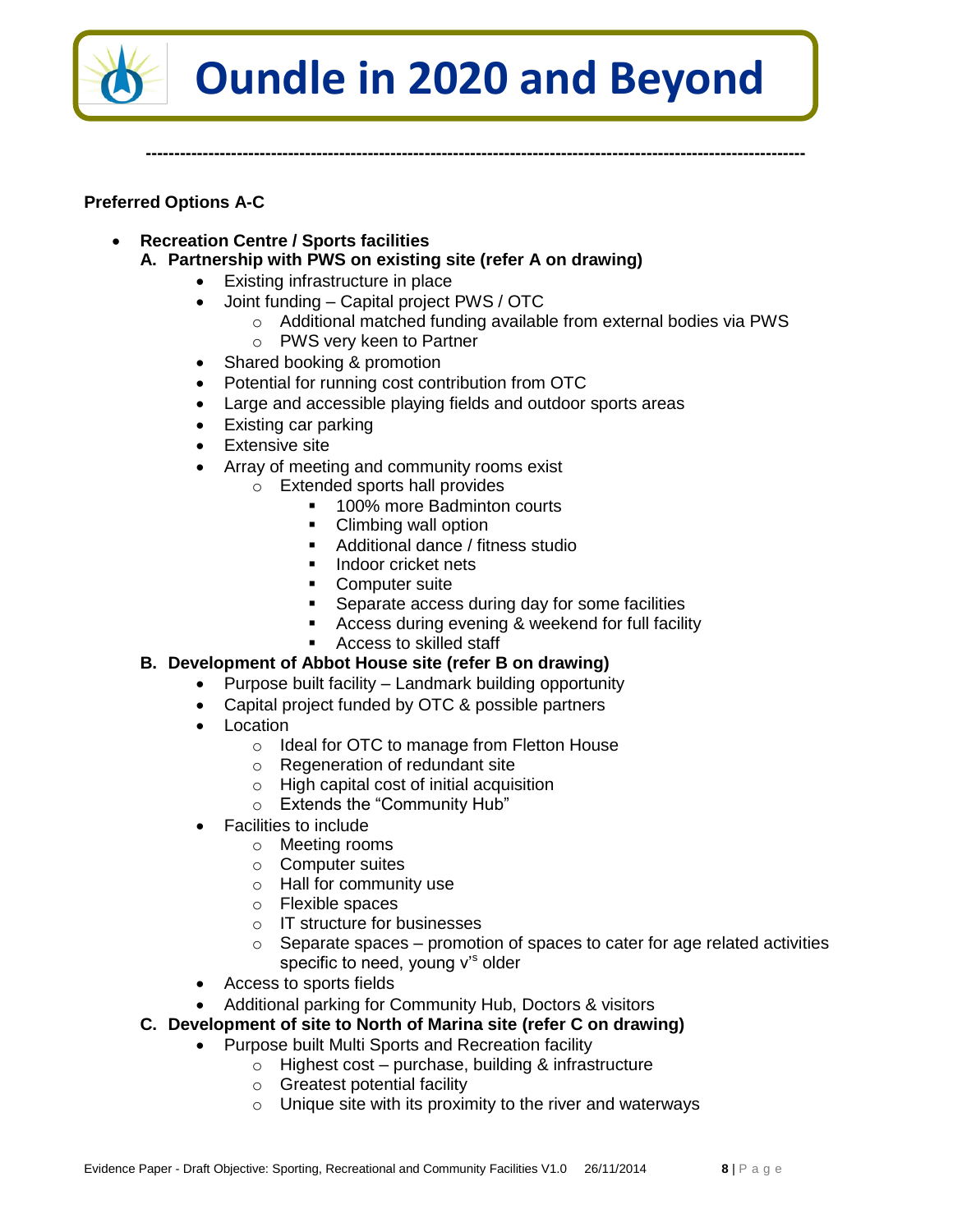

- **Biodiversity opportunity**<br> **Support Linked loisure** 
	- **E** Linked leisure
	- o Good access to road network without impinging on the Town services
- **Plan** o Good access from the Town for walking, cycling via recreational routes
	- o Regeneration of area

**--------------------------------------------------------------------------------------------------------------------**

#### **Community Centre / Youth facility**

#### **1. The Court House**

- Existing infrastructure in place
	- o No capital purchase cost
	- o Refurbishment cost offset by income

#### **2. Herne Park (Joan Strong & old recycling site)**

- Purchase site
	- o Retain & extend critical parking area
	- o Utilise existing buildings for Youth & storage
	- o High capital cost of initial ownership
		- **Protects parking asset for Town**
		- Existing Joan Strong Centre retained and enhanced
	- o Regeneration of run-down area
	- o Dedicated spaces for Youth
	- o Provides storage and workshop facilities for OTC

#### **3. Pocket Park**

- Costs only associated with construction
- Form
	- o Café and small recreation pavilion
	- o Gardens and discrete recreation areas
	- o Existing outdoor sports court area enlarged
		- Basket ball
		- **MUGA 5 a side crumb pitch**
	- o Maximises existing Park area potential for
		- **Families**
		- Visitor centre to River Nene walkways
		- Development within vicinity of existing sports facilities
			- Rugby
			- **Tennis**
			- Bowls
	- o Additional parking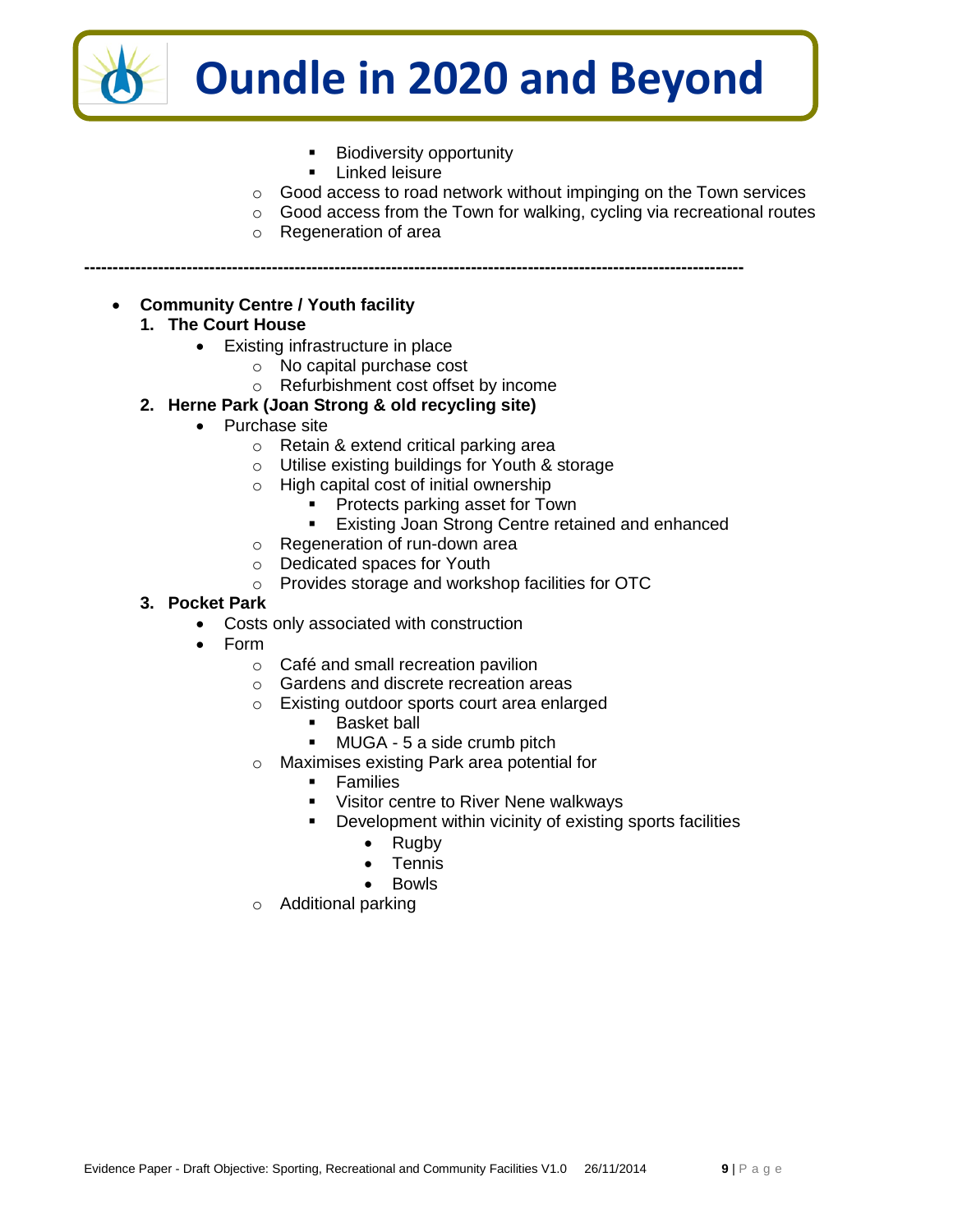

#### **Where do we go from here**

**Supported by our Neighbourhood --------------------------------------------------------------------------------------------------------------------**

- **1. Determine a preferred structure and range of facilities**
- **2. Delete the options that do not work**
- **3. Agree a funding solution for the investigation**
- **4. Agree the time frame**
- **5. Analysis of and engagement with existing stakeholders**
- **6. Financial analysis of options**
- **7. Establish stakeholders forum**
- **8. Complete transparent discussions and publish**

**--------------------------------------------------------------------------------------------------------------------**

| <b>Specifics</b> |                                                                                                                                                                                                  | who      | timing |
|------------------|--------------------------------------------------------------------------------------------------------------------------------------------------------------------------------------------------|----------|--------|
| $\bullet$        | Discussions with stakeholders - availability and access<br>--                                                                                                                                    |          |        |
|                  | Schools<br>$\circ$<br>Private sports clubs<br>$\circ$<br><b>OTC</b><br>$\circ$                                                                                                                   |          |        |
| $\bullet$        | <b>Funding options</b>                                                                                                                                                                           |          |        |
|                  |                                                                                                                                                                                                  | -------- |        |
| $\bullet$        | Capital investment<br>$\circ$<br><b>Donations &amp; Grants</b><br>$\Omega$<br><b>Community Trust</b><br>$\Omega$<br>Community ownership<br>$\circ$<br>How do we maximise the current opportunity |          |        |
|                  | --                                                                                                                                                                                               |          |        |
| $\bullet$        | <b>Discuss</b><br>$\circ$<br><b>Financial modelling of options</b>                                                                                                                               | -------- |        |
| ٠                | Individually<br>$\circ$<br>As a contingent line of opportunities<br>$\circ$<br><b>Create timeline for programme</b><br>--                                                                        | ------   |        |
|                  | Acquisition<br>$\circ$<br>Development<br>$\circ$<br>Project work<br>$\circ$                                                                                                                      |          |        |
| $\bullet$        | <b>Consultant engagement</b>                                                                                                                                                                     |          |        |
|                  |                                                                                                                                                                                                  | -------- |        |
|                  | <b>Professional services</b><br>$\circ$                                                                                                                                                          |          |        |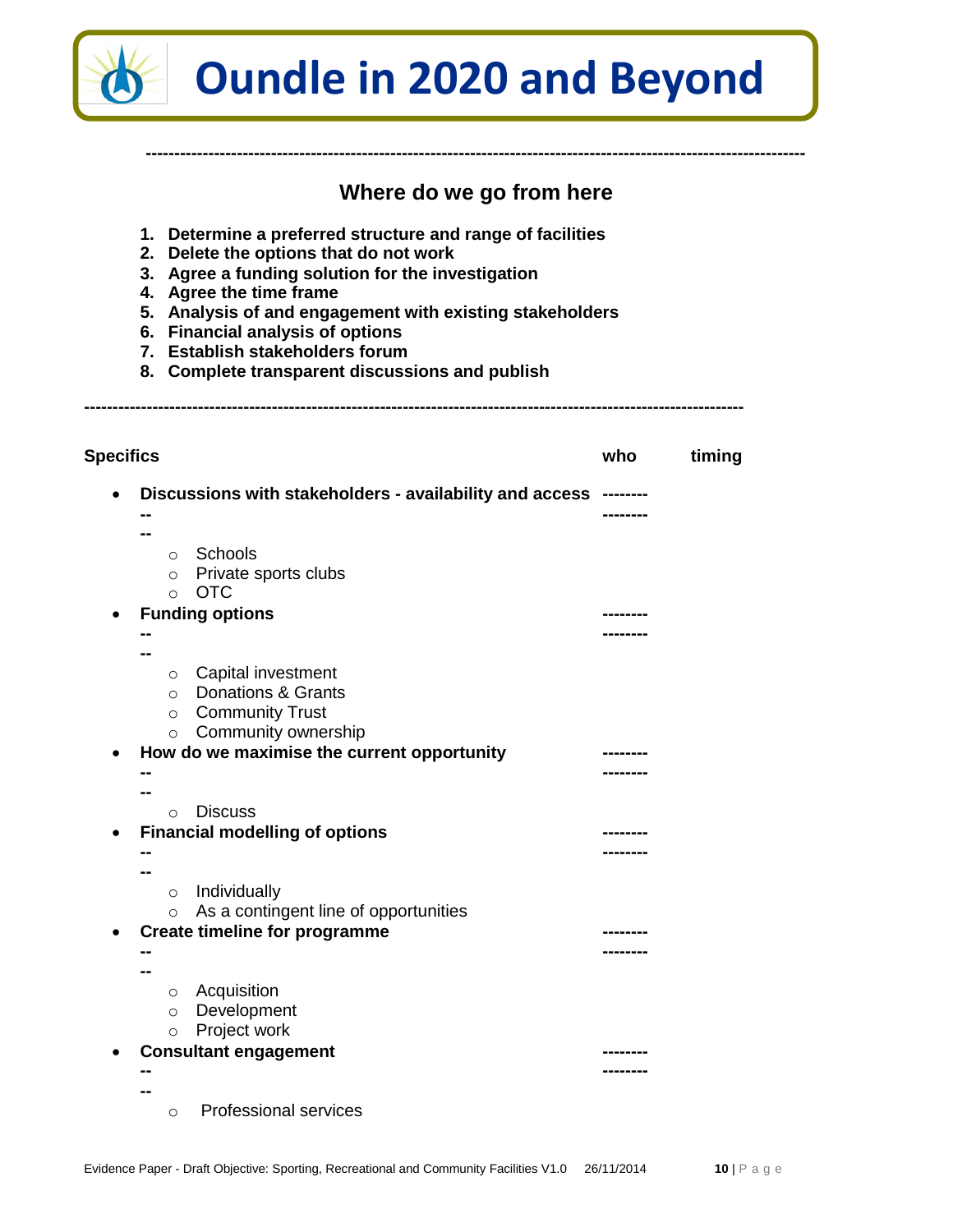

- **-** Architects
- Architects<br>■ Planning consultants
- **Plane** Due diligence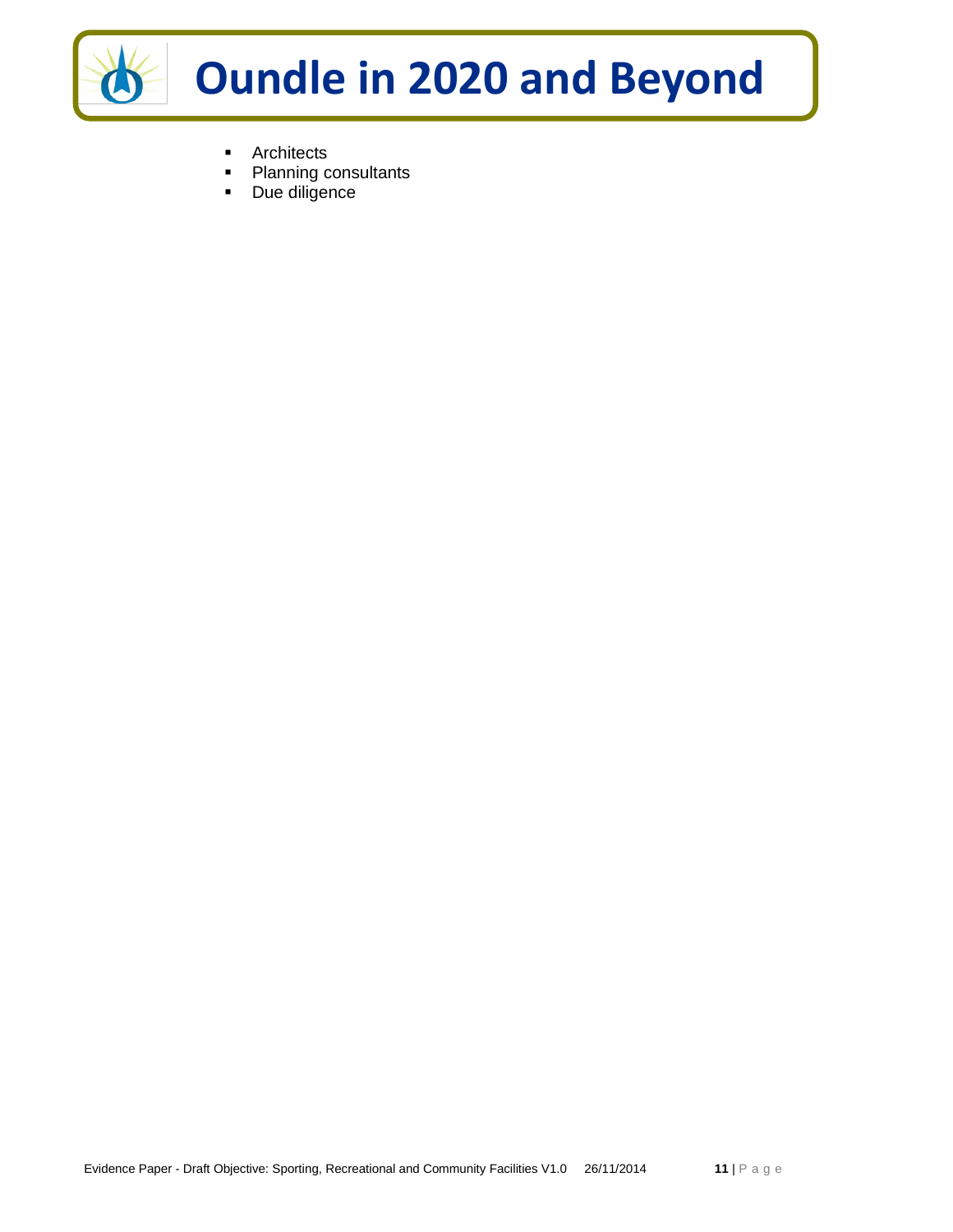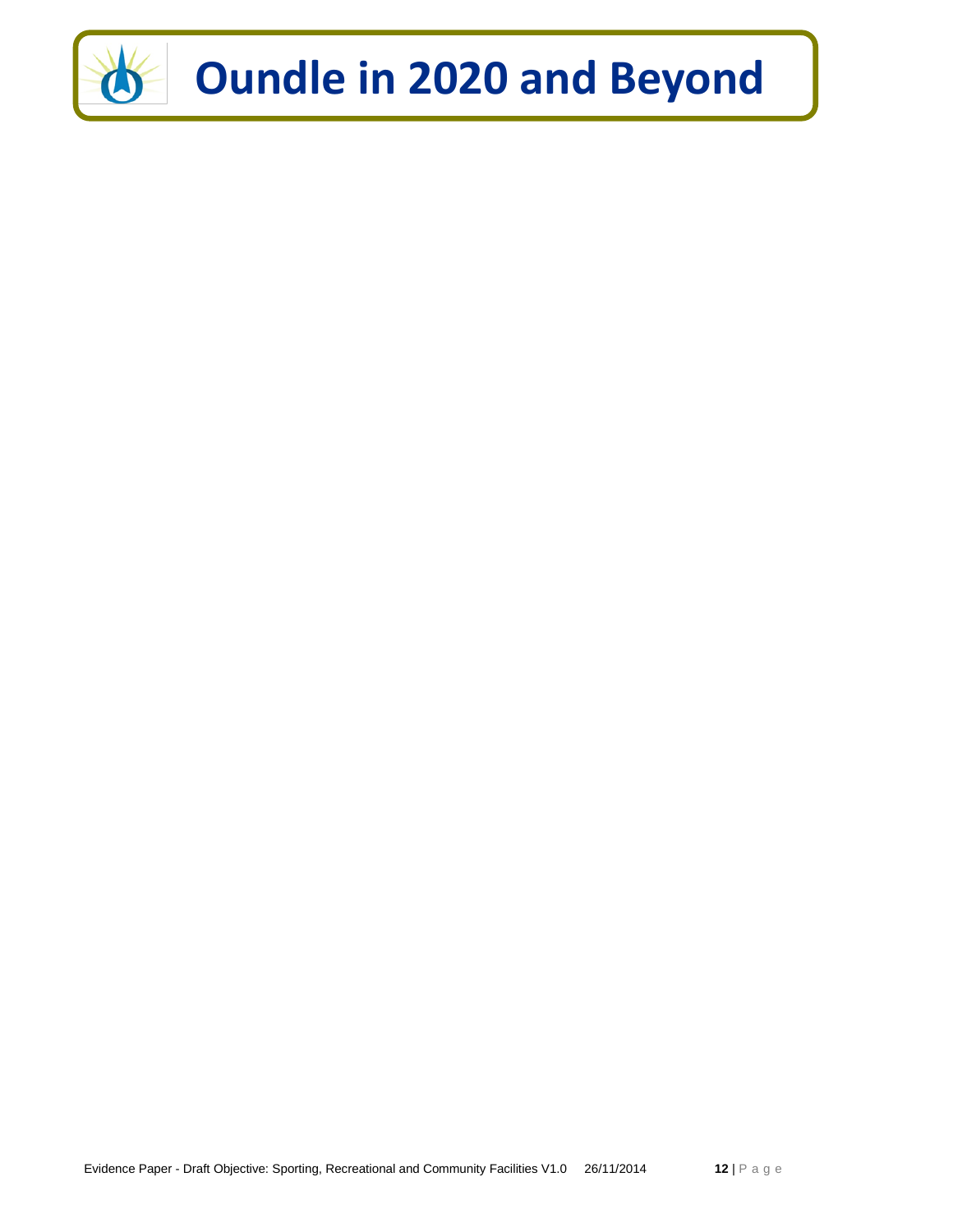

#### **Goal**

#### **Plan Ensure sufficient provision of Community and Recreation facilities for residents of Oundle**

**Supported by our Neighbourhood** 

#### **Objectives:**

1.Consider the adequacy of existing provision for Sporting, Recreational and Community facilities within the town and, if any shortfalls are identified, identify sites where new or enhanced facilities might best be located (whether within the existing built environment or in new development).

#### Supporting actions:

- 1.Identify options for sporting and recreational facilities such sharing existing or new school facilities and the development of Fletton House
- 2.Consider the provision of new or upgraded community facilities

#### **Actions**

- Review the paper placed before Council (agenda 12.190.04) and the supporting analysis
	- o Identify shortcomings and opportunities now present
	- o Consider improvement and additional value to be gained from the use of "open space"
	- o Identify additional open space and potential for park and recreation use without formal structure
- Analyse the comments from the public consultations
	- o Is there any impact on the current perception of demand
- Analyse the locations and availability of existing facilities
	- o Consider the "Connectivity" of facilities to population
		- **Travel distances**
		- **Parking**
		- Adjacency of natural recreation outlets
			- Oundle Marina
			- Oundle Wharf
			- The Greenway
			- The Blueway
- Analyse the wider opportunities and connections
	- $\circ$  Integration with higher level plans eg. ENC & NCC
	- o Integration with other Parish plans
	- Development of CTC & Sustrans support
- Analyse the impact of education changes and identify opportunities presented by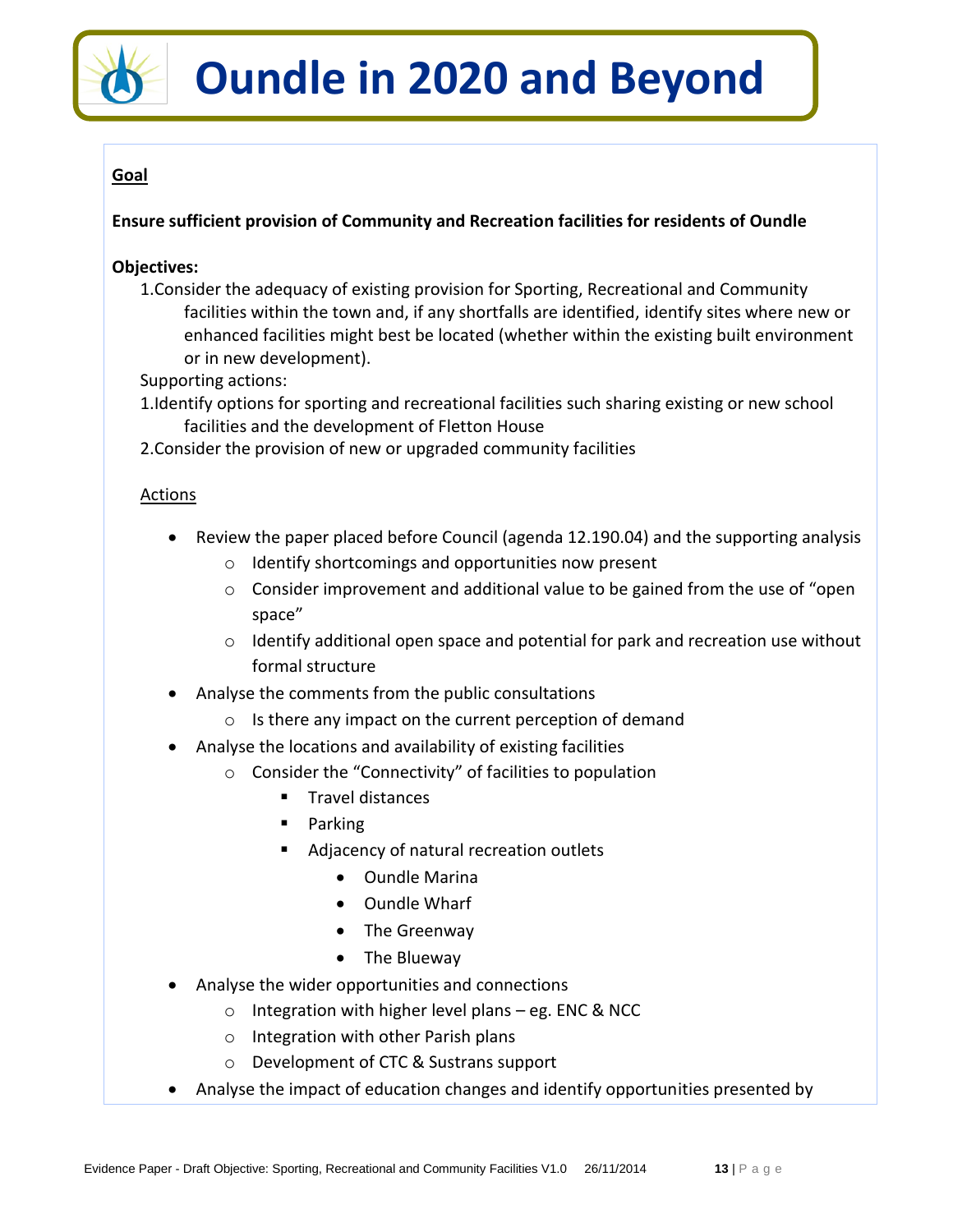

#### **Supported by our Neighbourhood**  $\mathbb{R}$  and  $\mathbb{R}$  and  $\mathbb{R}$  and  $\mathbb{R}$  and  $\mathbb{R}$  and  $\mathbb{R}$  and  $\mathbb{R}$  and  $\mathbb{R}$  and  $\mathbb{R}$  and  $\mathbb{R}$  and  $\mathbb{R}$  and  $\mathbb{R}$  and  $\mathbb{R}$  and  $\mathbb{R}$  and  $\mathbb{R}$ changes

- o Additional provision provided
- **Plan** o Location and travel distances
	- o Openness to use by public
	- o Costs and availability

An analysis of the possible locations and provision of a sports & recreation hub facility from recent surveys and data collected from residents and sports clubs within Oundle.

| <b>Oundle Sports &amp; Recreation</b><br>analysis of Options                 |                 | % Potential sites for Recreation or Community centre                                                                         |                            |                                                                                          |                                                         |                                                                                                            |                                                  |                                                       |                                                               |                                                                                                                      |                                                                                                                                 |                                                                     |                                                                                      |
|------------------------------------------------------------------------------|-----------------|------------------------------------------------------------------------------------------------------------------------------|----------------------------|------------------------------------------------------------------------------------------|---------------------------------------------------------|------------------------------------------------------------------------------------------------------------|--------------------------------------------------|-------------------------------------------------------|---------------------------------------------------------------|----------------------------------------------------------------------------------------------------------------------|---------------------------------------------------------------------------------------------------------------------------------|---------------------------------------------------------------------|--------------------------------------------------------------------------------------|
|                                                                              |                 | $\mathbf{1}$                                                                                                                 |                            | з                                                                                        | 4                                                       | 5                                                                                                          | 6                                                | 7                                                     | 8                                                             | ٩                                                                                                                    | 10                                                                                                                              | 11                                                                  | 12                                                                                   |
| <b>Features &amp; Facilities</b>                                             |                 | <b>Pocket Park The Wharf</b>                                                                                                 |                            | <b>Football</b><br>club                                                                  | <b>Herne Park</b>                                       | <b>PWS</b>                                                                                                 | South<br>Road                                    | <b>Drill Hall</b>                                     | the Court<br><b>House</b>                                     |                                                                                                                      | <b>Fletton House Abbott House Rugby Club</b>                                                                                    |                                                                     | <b>Land to North</b><br>of The Marina                                                |
| <b>General Comment on viability</b><br>options                               |                 | Limited outdoor Under private<br>space but under ownership<br>OTC ownership<br>& is close to<br>existing private partnership | but potential<br>for Youth | Singificant<br>ownership<br>issues (Oundle but potential<br>School) and<br>leads to loss | Limited<br>for small<br>indoor facility - potential for | <b>Existing</b><br>outdoor space facilities both<br>indoor &<br>outdoor, good                              | Significant<br>ownership<br>and access<br>issues | Subject to<br>sale for<br>capital<br>receipt<br>value | no immediate<br>parking but<br>potential for<br>Youth & study | OTC ownership, Potential for OTC<br>to relocate with<br>refurbishment &<br><b>Community Hub</b><br>provided together | Possible purchase Land under<br>and development OTC ownership, space within the<br>for recreation /<br>community<br>facilities. | existing<br>facilities would<br>require to be                       | Largest single open<br>immediate vicinity<br>of the Town, co-<br>location with water |
|                                                                              |                 | sports clubs and opportunity<br>recreation space<br>- the river                                                              |                            | of existing<br>sports club<br>facilities                                                 | facility                                                | possible Youth expansion and<br>partnership<br>investment to<br>develop site                               |                                                  |                                                       | centre if<br>ownership<br>retained                            | with existing<br>tenant occupation<br>& relocation of<br>tenants from<br><b>Court house</b>                          | <b>Adjacent to small</b><br>playing fields<br>(Primary School<br>utilsing at<br>present)                                        | moved &<br>possible issues<br>with proposed<br>feeder road<br>route | sports and Marina<br>development but<br>significant flood risk<br>to green space     |
| <b>Oundle 2020 Survey</b>                                                    |                 | do they or could they check the BOX?                                                                                         |                            |                                                                                          |                                                         |                                                                                                            |                                                  |                                                       |                                                               |                                                                                                                      |                                                                                                                                 |                                                                     |                                                                                      |
| 69% of respondents wanted new facilities; 64% wanted a new community centre  |                 |                                                                                                                              |                            |                                                                                          |                                                         |                                                                                                            |                                                  |                                                       |                                                               |                                                                                                                      |                                                                                                                                 |                                                                     |                                                                                      |
| <b>Youth facilities</b>                                                      | 62              |                                                                                                                              | ٠                          |                                                                                          | ٠                                                       |                                                                                                            | v                                                |                                                       |                                                               |                                                                                                                      |                                                                                                                                 | ٠                                                                   |                                                                                      |
| <b>Organised classes</b>                                                     | $\overline{51}$ |                                                                                                                              |                            | ٠                                                                                        |                                                         |                                                                                                            | ٠                                                |                                                       |                                                               | ٠                                                                                                                    |                                                                                                                                 | ٠                                                                   |                                                                                      |
| <b>Swimming pool</b>                                                         | 50              |                                                                                                                              |                            | $\epsilon$                                                                               |                                                         |                                                                                                            |                                                  |                                                       |                                                               |                                                                                                                      |                                                                                                                                 |                                                                     |                                                                                      |
| Health & wellbeing centre                                                    | 46              |                                                                                                                              |                            |                                                                                          |                                                         |                                                                                                            | ٠                                                |                                                       |                                                               | ×                                                                                                                    |                                                                                                                                 | ٠                                                                   |                                                                                      |
| <b>Sports hall</b>                                                           | 46              |                                                                                                                              |                            | ۰                                                                                        |                                                         |                                                                                                            | ٠                                                |                                                       |                                                               |                                                                                                                      |                                                                                                                                 | ٠                                                                   |                                                                                      |
| Gym                                                                          | 43              |                                                                                                                              |                            | $\epsilon$                                                                               |                                                         |                                                                                                            | $\epsilon$                                       |                                                       |                                                               |                                                                                                                      |                                                                                                                                 | ٠                                                                   |                                                                                      |
| <b>Club house facilities</b>                                                 | 32              |                                                                                                                              |                            |                                                                                          |                                                         |                                                                                                            | ٠                                                |                                                       |                                                               |                                                                                                                      |                                                                                                                                 | $\epsilon$                                                          |                                                                                      |
| external / outdoor space                                                     | $\overline{30}$ |                                                                                                                              | ٠                          | ٠                                                                                        |                                                         |                                                                                                            | ٠                                                |                                                       |                                                               |                                                                                                                      |                                                                                                                                 | ٠                                                                   |                                                                                      |
| Wi-Fi café                                                                   | 26              |                                                                                                                              | ٠                          |                                                                                          |                                                         |                                                                                                            | ٠                                                |                                                       |                                                               | ٠                                                                                                                    |                                                                                                                                 | ٠                                                                   |                                                                                      |
| OKCMS survey 11/11                                                           |                 | Could or would these requirements be linked to the potential site above                                                      |                            |                                                                                          |                                                         |                                                                                                            |                                                  |                                                       |                                                               |                                                                                                                      |                                                                                                                                 |                                                                     |                                                                                      |
| 'what would we like in Oundle" - specifically related to Sports & Recreation |                 |                                                                                                                              |                            |                                                                                          |                                                         |                                                                                                            |                                                  |                                                       |                                                               |                                                                                                                      |                                                                                                                                 |                                                                     |                                                                                      |
| Leisure centre/clubs/sports facilities                                       | 19              |                                                                                                                              |                            | ٠                                                                                        |                                                         |                                                                                                            | ٠                                                |                                                       |                                                               |                                                                                                                      |                                                                                                                                 | ٠                                                                   |                                                                                      |
| Swimming pool                                                                | 5               |                                                                                                                              |                            |                                                                                          |                                                         |                                                                                                            |                                                  |                                                       |                                                               |                                                                                                                      |                                                                                                                                 |                                                                     |                                                                                      |
| More green space & river access                                              | $\overline{7}$  |                                                                                                                              | ×                          | ٠                                                                                        |                                                         |                                                                                                            | ×                                                |                                                       |                                                               |                                                                                                                      |                                                                                                                                 | ٠                                                                   |                                                                                      |
| More parks & improved parks                                                  | 13              |                                                                                                                              | ٠                          | ٠                                                                                        |                                                         |                                                                                                            | ٠                                                |                                                       |                                                               |                                                                                                                      |                                                                                                                                 | ٠                                                                   |                                                                                      |
| Youth centre                                                                 | 4               |                                                                                                                              | ٠                          | ٠                                                                                        |                                                         |                                                                                                            | ×                                                |                                                       |                                                               |                                                                                                                      |                                                                                                                                 | ٠                                                                   |                                                                                      |
| Teenage entertainment (not sport)                                            | 9               |                                                                                                                              | $\overline{\phantom{a}}$   | ٠                                                                                        |                                                         |                                                                                                            | $\epsilon$                                       |                                                       |                                                               |                                                                                                                      |                                                                                                                                 | ٠                                                                   |                                                                                      |
| What amenities are lacking                                                   |                 | Could or would these requirements be linked to the potential site above                                                      |                            |                                                                                          |                                                         |                                                                                                            |                                                  |                                                       |                                                               |                                                                                                                      |                                                                                                                                 |                                                                     |                                                                                      |
| Meeting space                                                                | 57              |                                                                                                                              |                            |                                                                                          |                                                         |                                                                                                            |                                                  |                                                       |                                                               | ٠                                                                                                                    |                                                                                                                                 |                                                                     |                                                                                      |
| <b>Organised classes</b>                                                     | 51              |                                                                                                                              |                            |                                                                                          |                                                         |                                                                                                            |                                                  |                                                       |                                                               | ٠                                                                                                                    |                                                                                                                                 |                                                                     |                                                                                      |
| Gym                                                                          | 46              |                                                                                                                              |                            |                                                                                          |                                                         |                                                                                                            |                                                  |                                                       |                                                               |                                                                                                                      |                                                                                                                                 |                                                                     |                                                                                      |
| is there a single issue that                                                 |                 |                                                                                                                              |                            |                                                                                          |                                                         |                                                                                                            |                                                  |                                                       |                                                               |                                                                                                                      |                                                                                                                                 |                                                                     |                                                                                      |
| precludes this potential site from<br>inclusion as a Recreation Centre       |                 | loss of existing<br>amenity                                                                                                  | Ownership                  | loss of<br>existing<br><b>facilities</b>                                                 | scale                                                   |                                                                                                            | ownership                                        | <b>Not</b><br>available                               | scale                                                         | scale                                                                                                                |                                                                                                                                 | ownership                                                           |                                                                                      |
| is there a single issue that                                                 |                 |                                                                                                                              |                            |                                                                                          |                                                         |                                                                                                            |                                                  |                                                       |                                                               |                                                                                                                      |                                                                                                                                 |                                                                     |                                                                                      |
| precludes this potential site from                                           |                 | loss of existing                                                                                                             |                            | loss of                                                                                  |                                                         |                                                                                                            |                                                  | Not                                                   |                                                               |                                                                                                                      |                                                                                                                                 |                                                                     |                                                                                      |
| inclusion as a Community Centre                                              |                 | amenity                                                                                                                      | Ownership                  | existing<br>facilities                                                                   |                                                         |                                                                                                            | ownership                                        | available                                             |                                                               | scale                                                                                                                |                                                                                                                                 | ownership                                                           |                                                                                      |
| <b>Biggest issues</b>                                                        |                 |                                                                                                                              |                            | <b>Where does</b><br>the Football<br>club play                                           | <b>Cost of site</b>                                     |                                                                                                            | <b>Ownership</b><br>& flood<br>risk              |                                                       | cost                                                          | Car parking & Fully utilised in<br>current plan                                                                      | cost                                                                                                                            | <b>Ownership &amp;</b><br>plans                                     | Site cost &<br>infrastructure development cost                                       |
| <b>Finance Model</b>                                                         |                 | <b>OTC</b>                                                                                                                   | <b>OTC</b> / NVB           |                                                                                          |                                                         | OTC / PWS<br>partnership                                                                                   |                                                  |                                                       | <b>OTC</b>                                                    | OTC                                                                                                                  | OTC <sub>&amp;</sub><br>investment?                                                                                             |                                                                     | OTC <sub>8</sub><br>investment?                                                      |
| <b>Best option for site</b>                                                  |                 | small<br>community<br>centre                                                                                                 | Youth<br>facility          |                                                                                          |                                                         | <b>Existing use</b> Youth centre Full service<br>community<br>facility with<br><b>PWS</b> sports<br>fields | <b>Existing use</b>                              |                                                       | <b>Existing use</b><br>Youth/recrea<br>tion                   | <b>Existing plans</b>                                                                                                | <b>Community &amp;</b><br>recreation site                                                                                       | <b>Existing use</b>                                                 | <b>Full service</b><br>community<br>recreation &<br>sport facility                   |
| <b>Contingency issues</b>                                                    |                 |                                                                                                                              |                            |                                                                                          | <b>Sale being</b>                                       | <b>Agreement of</b>                                                                                        |                                                  |                                                       | move to                                                       | Sale of Drill Hall,                                                                                                  | availability of                                                                                                                 |                                                                     | financial                                                                            |
|                                                                              |                 |                                                                                                                              |                            |                                                                                          | agreed and<br>completed                                 | <b>PWS</b> to<br>Partnership                                                                               |                                                  |                                                       | before<br>possible                                            | Fletton House Due Diligence &<br>funding                                                                             | site and<br>value/cost of<br>development                                                                                        |                                                                     | modeling & Due<br><b>Diligence</b>                                                   |
| <b>Timing</b>                                                                |                 | Q1 '13-Q2 '13                                                                                                                |                            |                                                                                          | '13                                                     | Q1 '13-Q2 Q2 '13-Q2 '14                                                                                    |                                                  |                                                       | Q3 '13-Q1 '14                                                 | Q2-Q4 2013                                                                                                           | Q2 '13-Q4 '14                                                                                                                   |                                                                     | Q2 '13-Q4 '14                                                                        |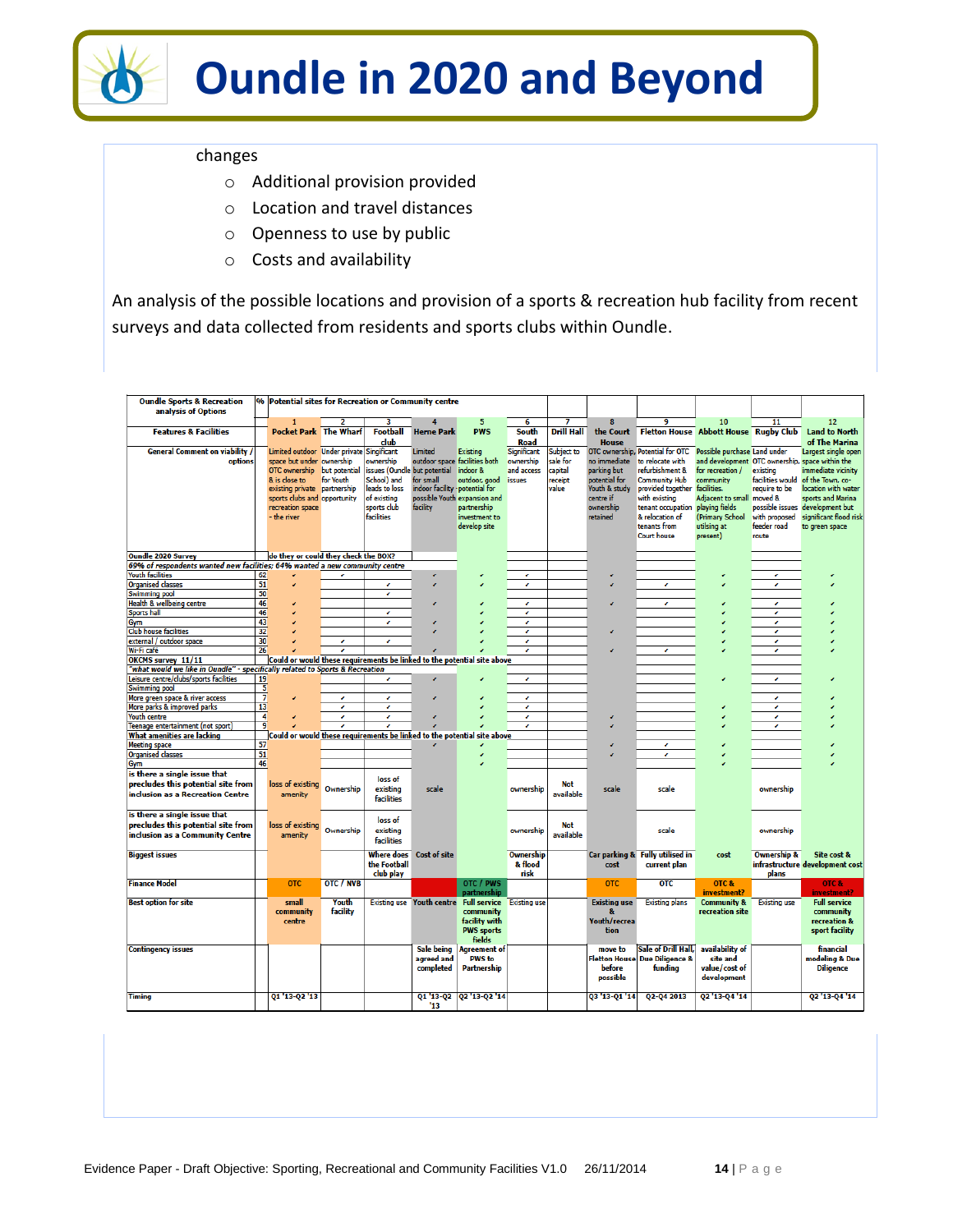

The locations of existing sports & recreation opportunities within Oundle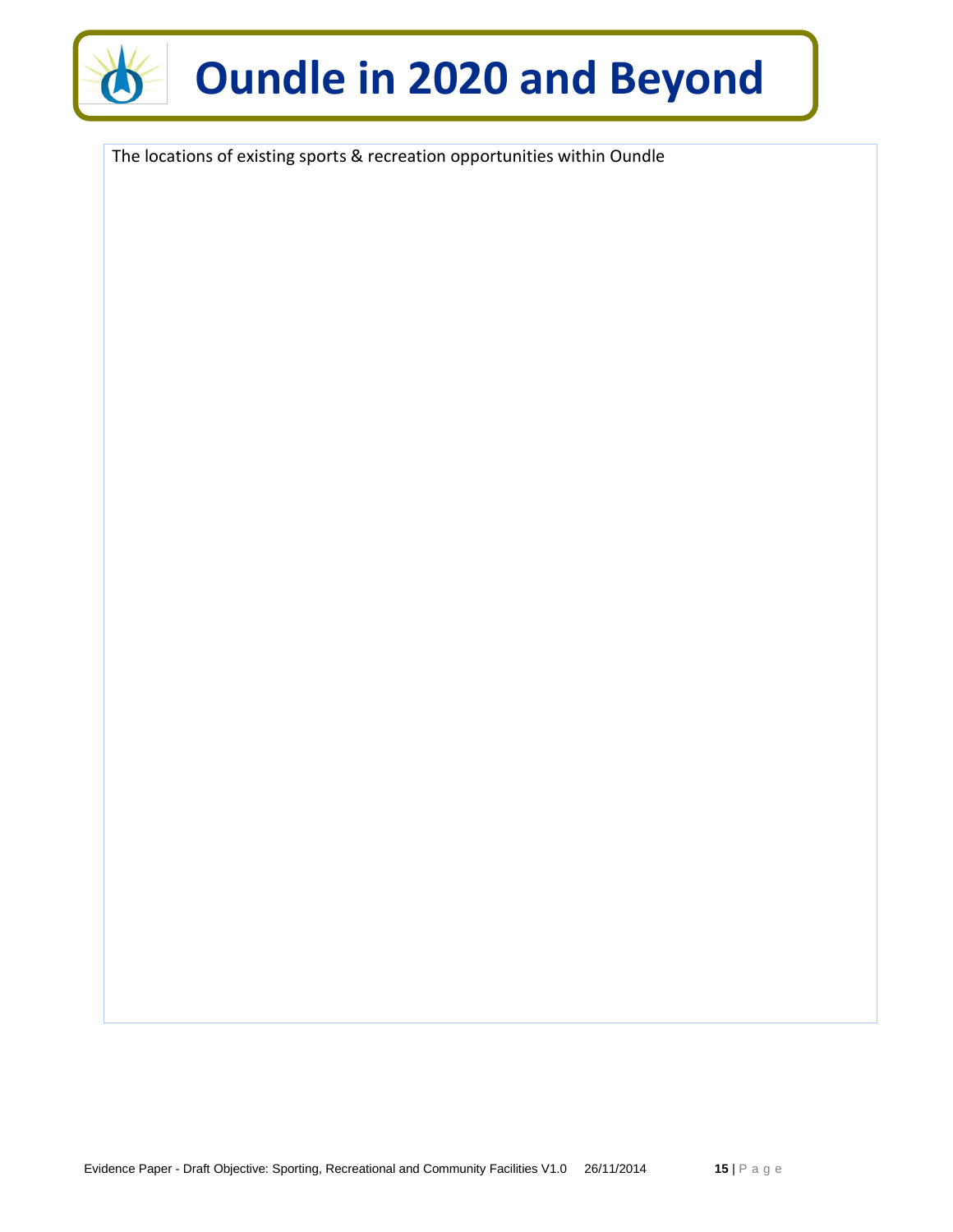

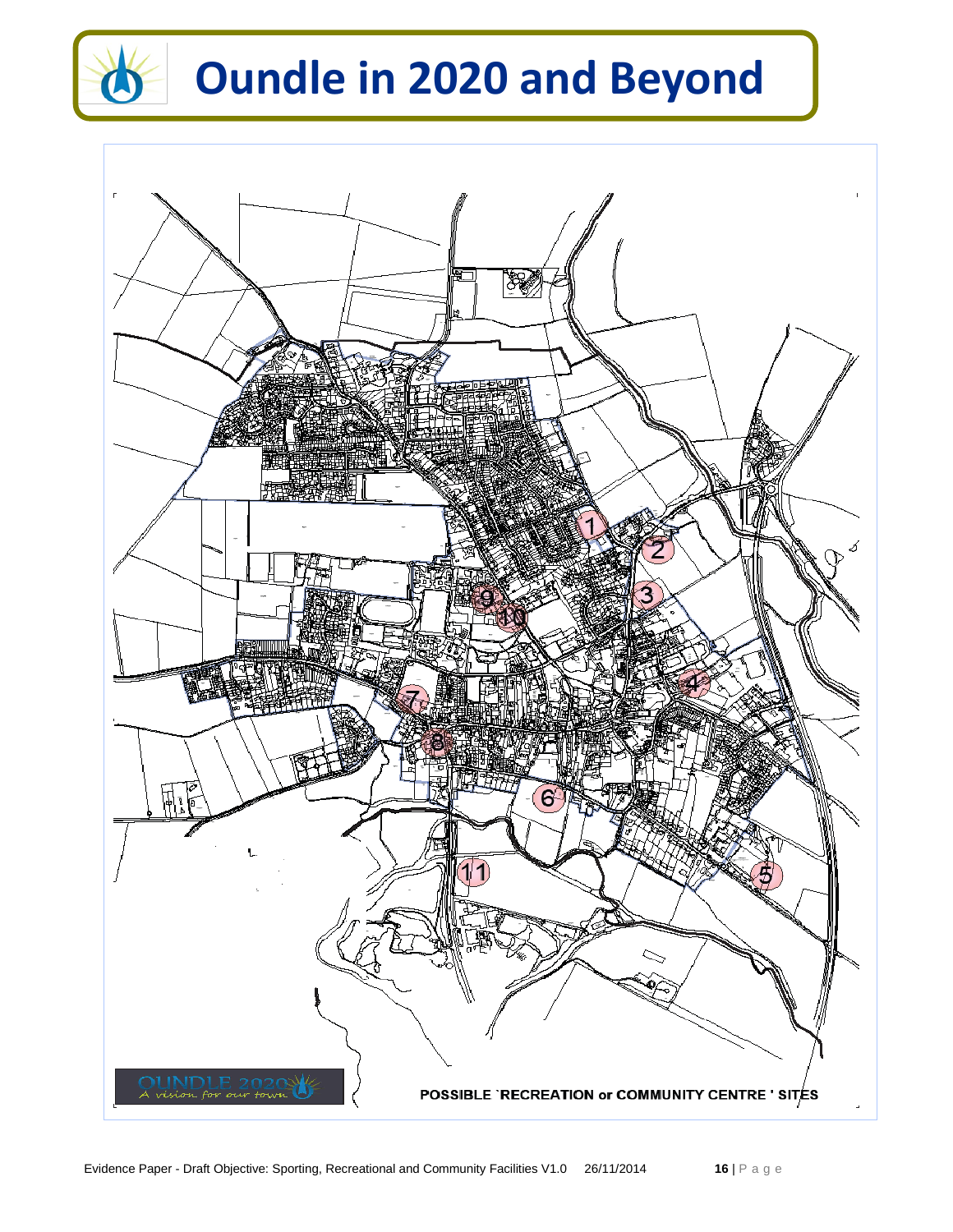

2. Summary of all national / local plans, including statutes and regulations, with specific<br>relevance to this objective **Plan relevance to this objective.**

Insert text here…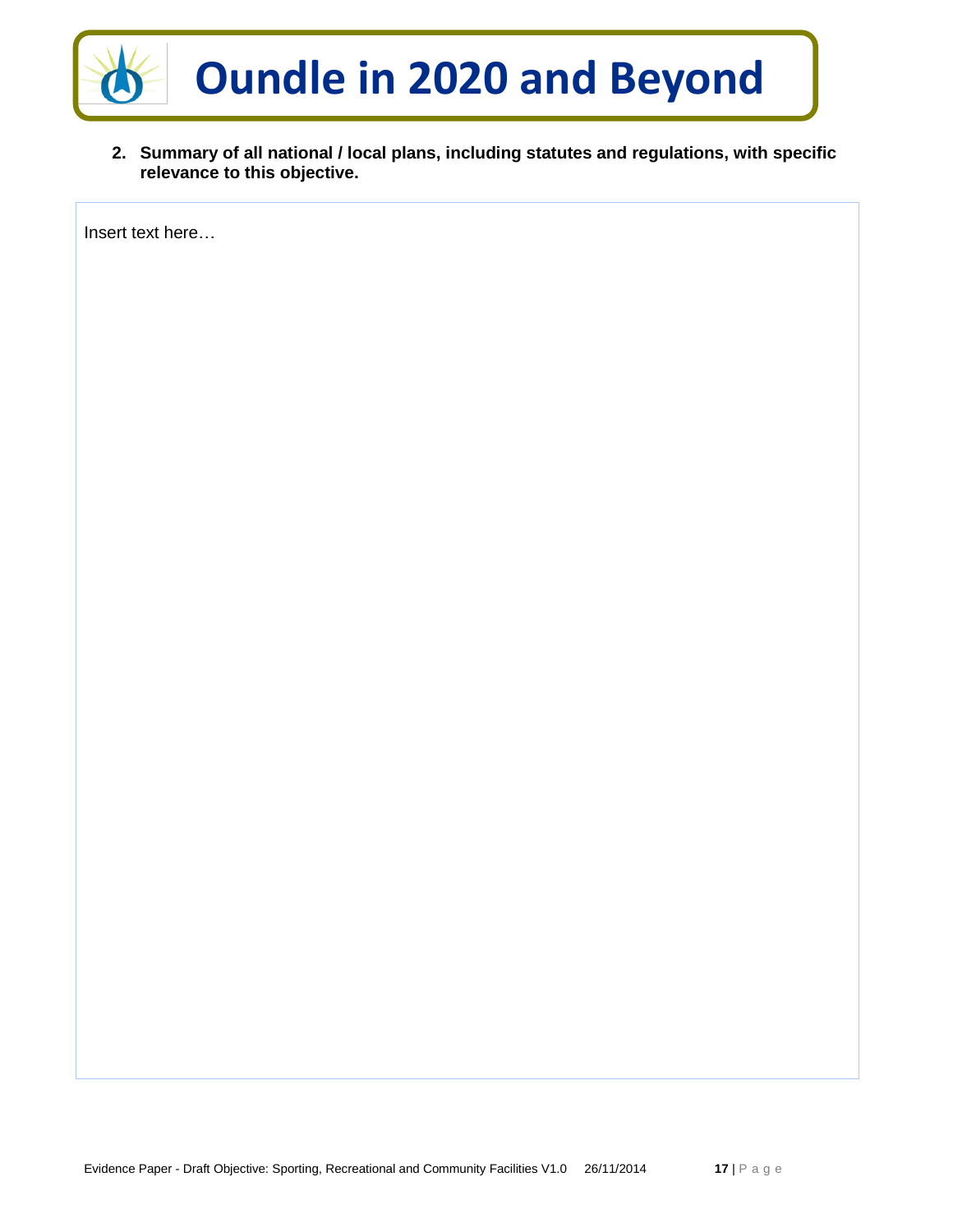

**Supported by our Neighbourhood 3. Summary of any surveys of the people of Oundle with specific relevance to this objective.**

**Plan** Insert text here…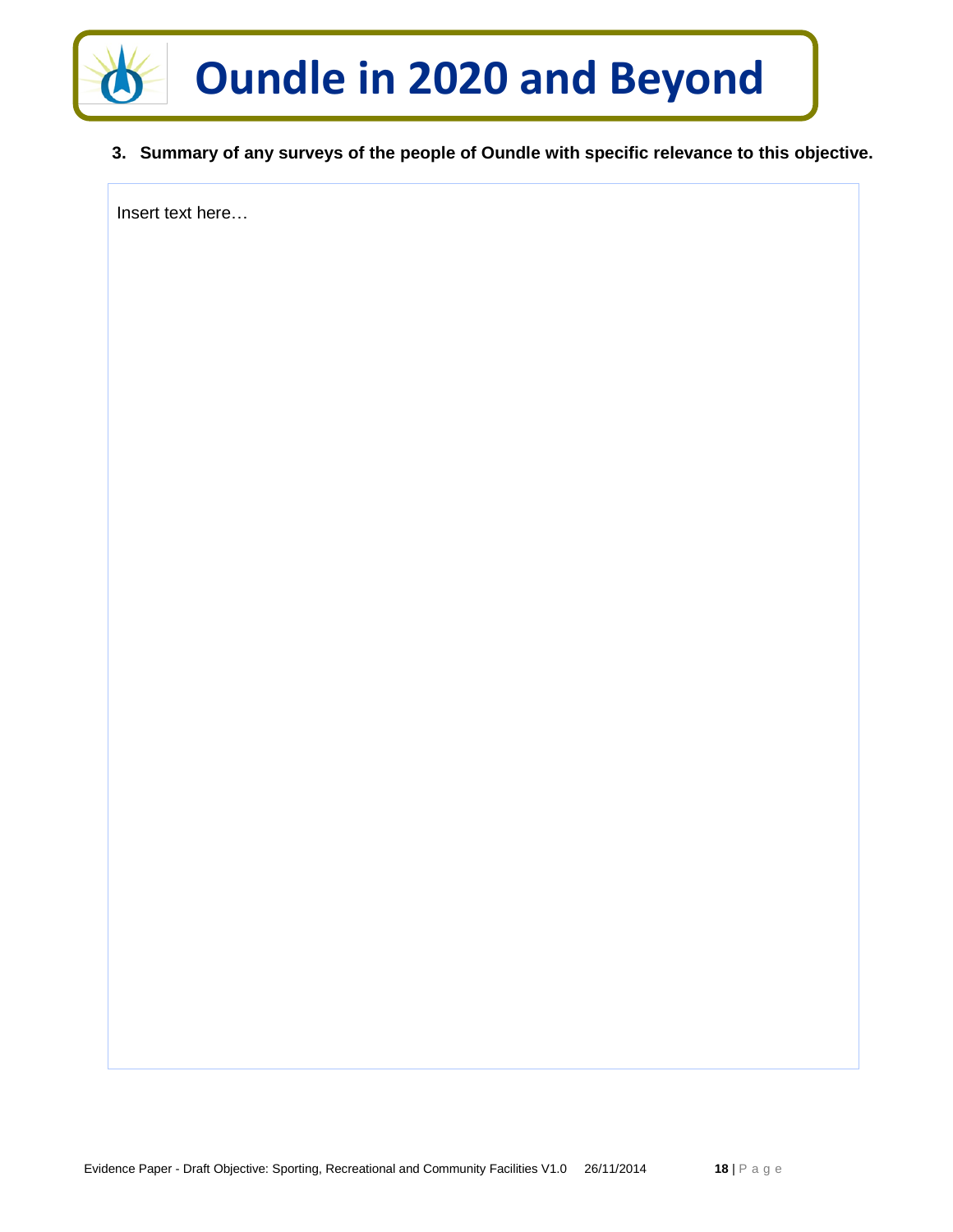

4. Summary of any research completed within the last 5 years with outline proposals, with <br>specific relevance to this objective **Plan specific relevance to this objective.**

Insert text here…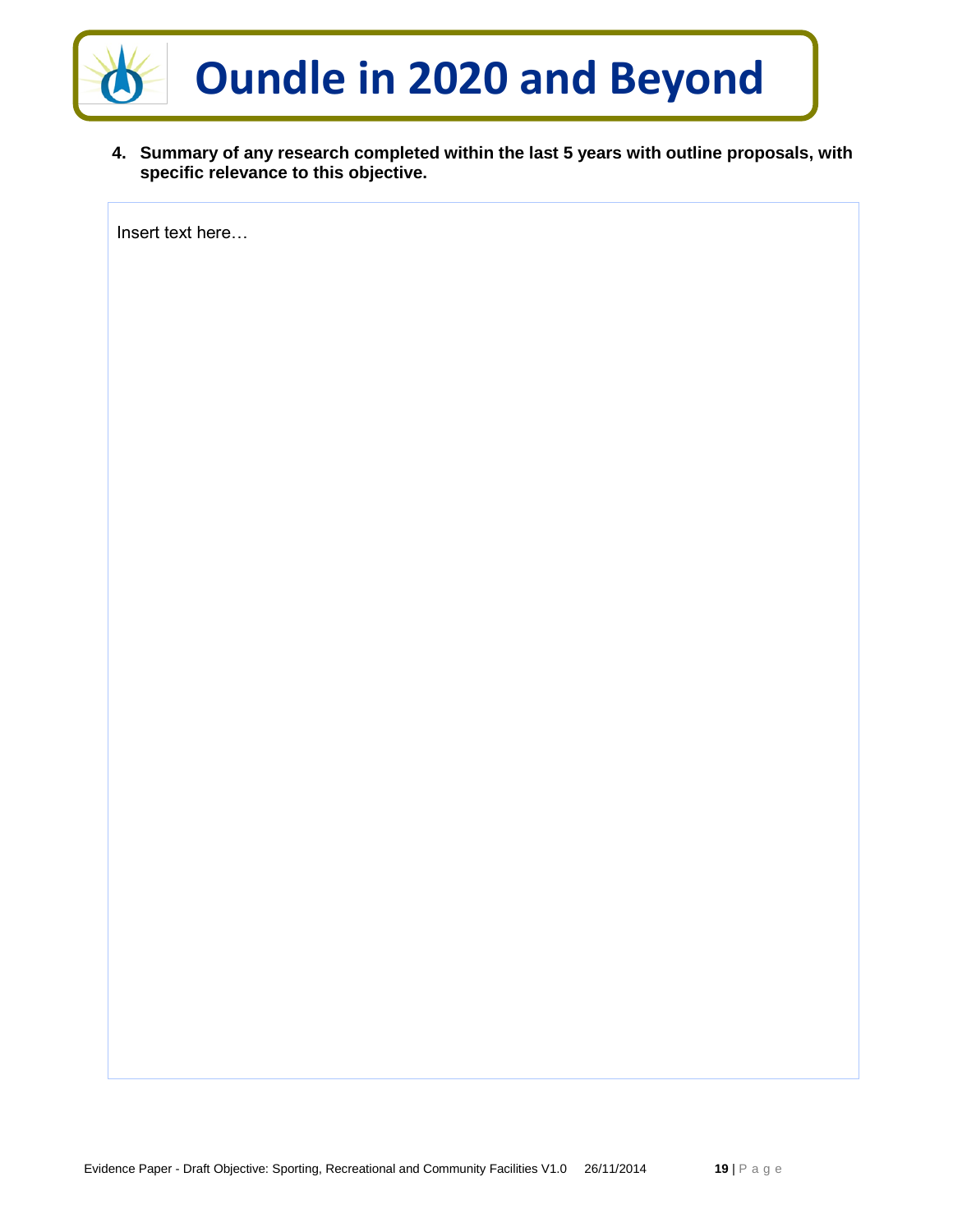

### **Supported by our Neighbourhood Plan 5. Descriptive section to explain the rationale for choosing this objective and actions.**

Insert text here…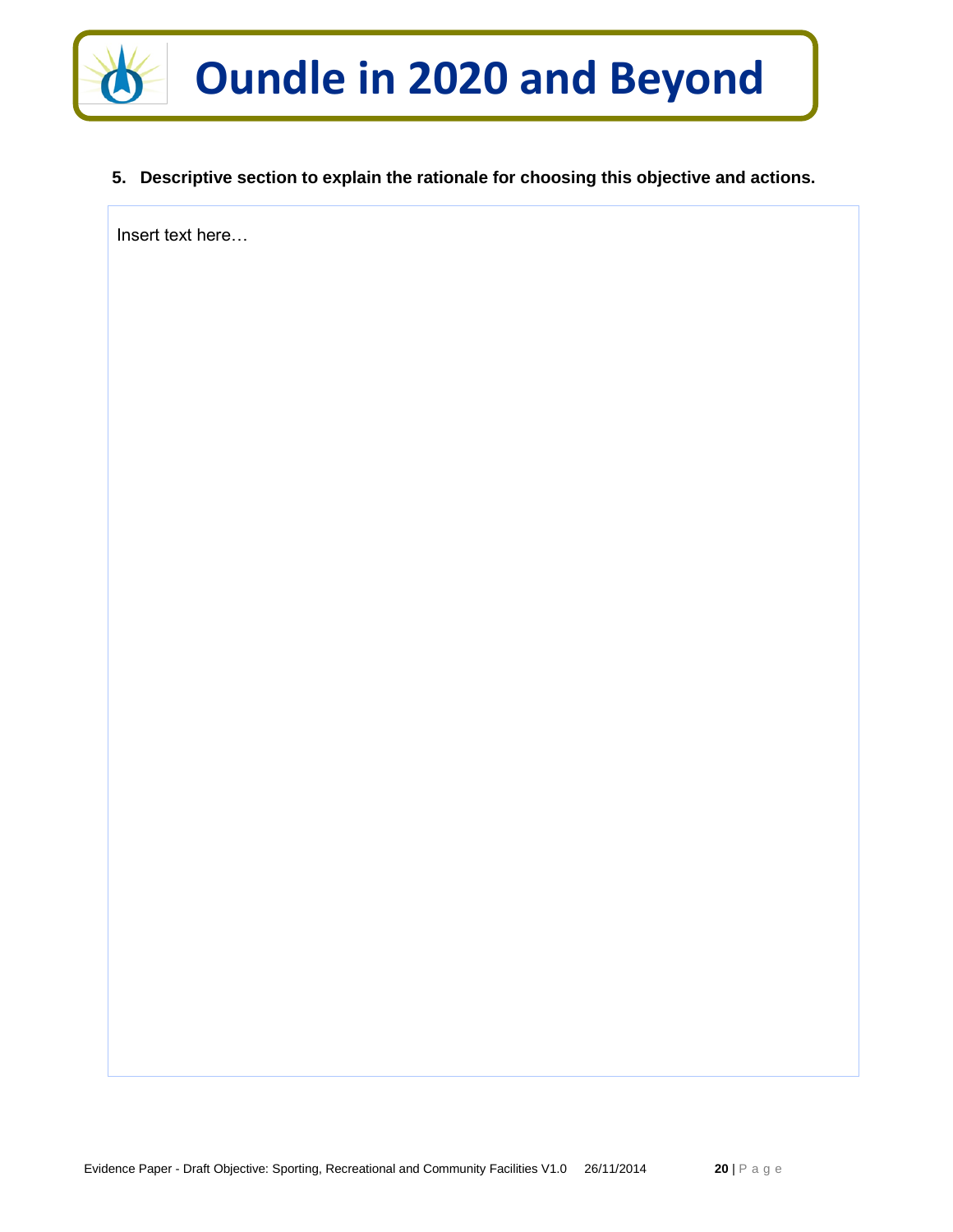

6. Document recent public engagement on the objective e.g. launch event – use verbatims.

**Plan** Insert text here…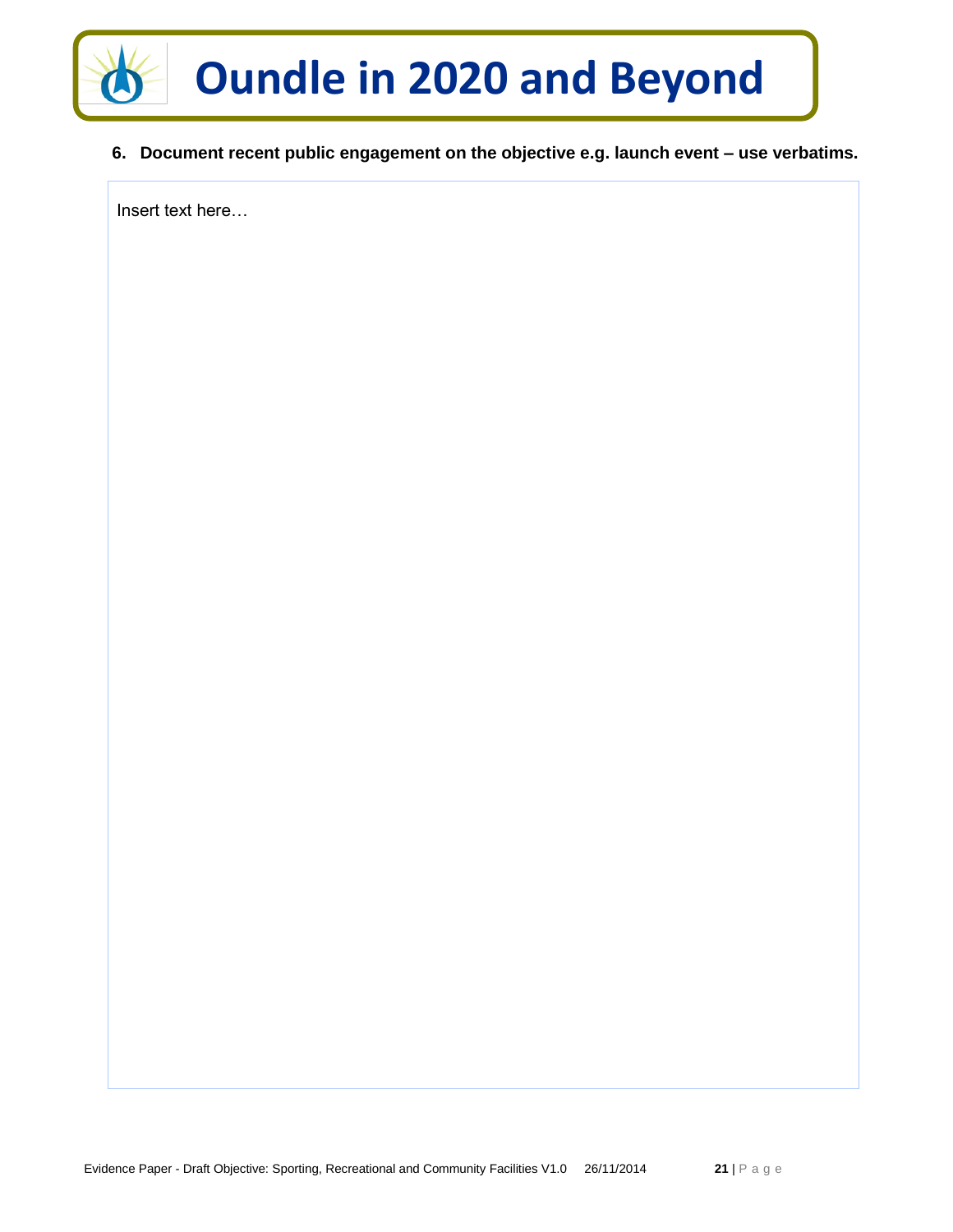

7. How we will adjust the objectives based on feedback received in future consultation **by Plan sessions.**

Insert text here…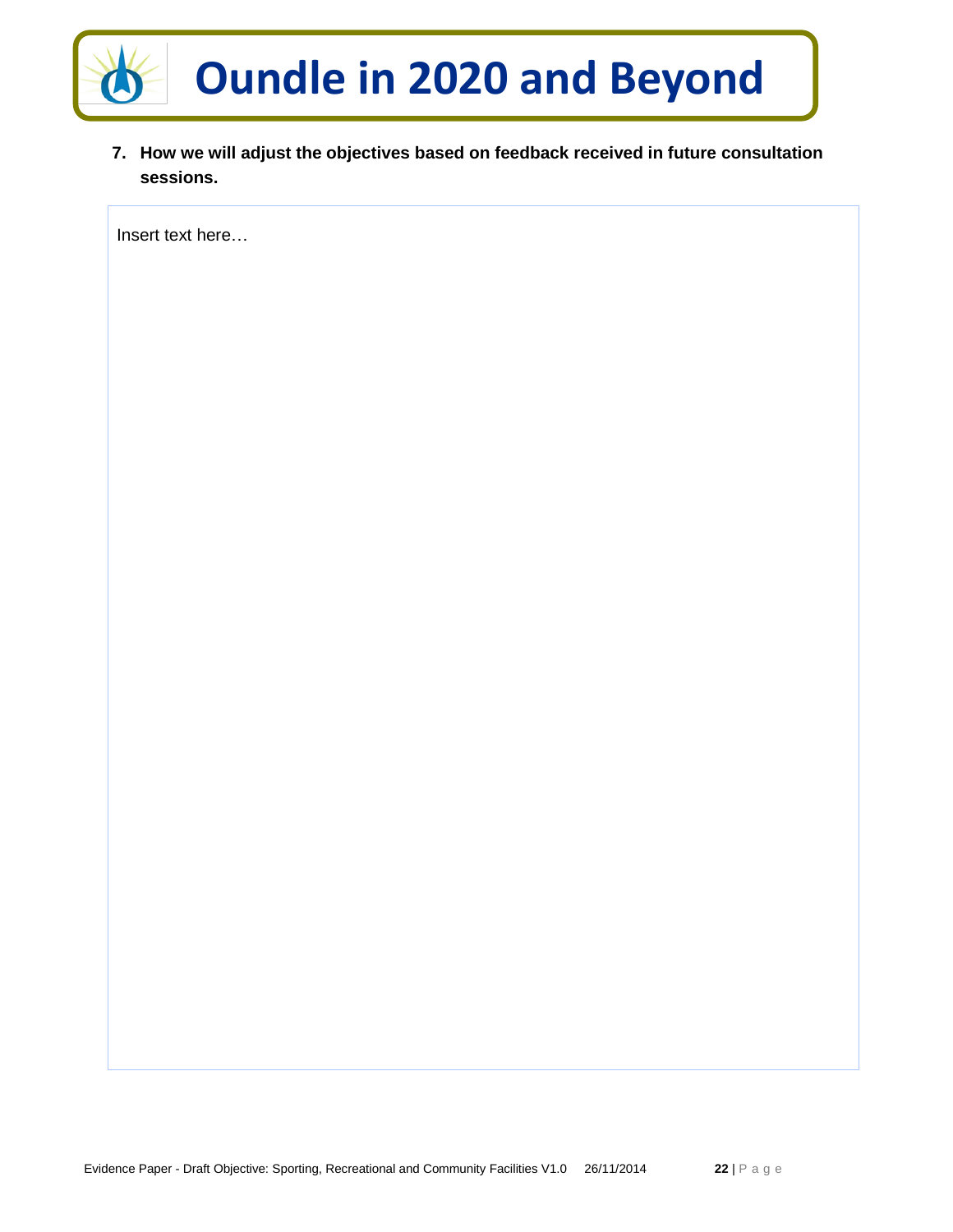

### **Further resources:**

| <b>Document Name</b>                                                                             | <b>Author/partners</b> | <b>Date</b>      |  |  |  |  |  |  |  |
|--------------------------------------------------------------------------------------------------|------------------------|------------------|--|--|--|--|--|--|--|
| North Northamptonshire Joint Core Strategy                                                       | <b>NNJPU</b>           | Sept 2010        |  |  |  |  |  |  |  |
| Review - Options Development Workshop: 16 <sup>th</sup> -                                        |                        |                  |  |  |  |  |  |  |  |
| 18 <sup>th</sup> March 2010 - Outcomes Report                                                    |                        |                  |  |  |  |  |  |  |  |
| http://nnjpu.org.uk/docs/March%20workshop%20Outcomes%20Report.pdf                                |                        |                  |  |  |  |  |  |  |  |
|                                                                                                  |                        |                  |  |  |  |  |  |  |  |
| North Northamptonshire Joint Core Strategy                                                       | <b>ACRE/ NNJPU</b>     | April 2010       |  |  |  |  |  |  |  |
| Review - Rural and Small Towns Workshops                                                         |                        |                  |  |  |  |  |  |  |  |
| <b>Feedback Report</b>                                                                           |                        |                  |  |  |  |  |  |  |  |
| http://www.nnjpu.org.uk/docs/Rural%20Areas%20&%20Small%20Towns%20Workshop%20Report.pdf           |                        |                  |  |  |  |  |  |  |  |
|                                                                                                  |                        |                  |  |  |  |  |  |  |  |
| North Northamptonshire Detailed Water Cycle<br>Strategy                                          | Halcrow (for NNDC)     | Sept 2009        |  |  |  |  |  |  |  |
|                                                                                                  |                        |                  |  |  |  |  |  |  |  |
| http://nnjpu.org.uk/publications/docdetail.asp?docid=1104                                        |                        |                  |  |  |  |  |  |  |  |
|                                                                                                  |                        |                  |  |  |  |  |  |  |  |
| Rural North, Oundle and Thrapston Plan                                                           | <b>ENC</b>             | <b>July 2009</b> |  |  |  |  |  |  |  |
| Development Plan Document (Inspector's Report/                                                   |                        |                  |  |  |  |  |  |  |  |
| Inspector's Modifications, 8 July 2009)                                                          |                        |                  |  |  |  |  |  |  |  |
| http://www.east-northamptonshire.gov.uk/downloads/ltem_5_-_Report_RNOTP_Adoption<br>Revised .pdf |                        |                  |  |  |  |  |  |  |  |
|                                                                                                  |                        |                  |  |  |  |  |  |  |  |
| Rural North, Oundle and Thrapston Plan and                                                       | <b>ENC</b>             | May 2009         |  |  |  |  |  |  |  |
| Proposals Map - Written Statement of East                                                        |                        |                  |  |  |  |  |  |  |  |
| Northamptonshire Council in response to                                                          |                        |                  |  |  |  |  |  |  |  |
| participants' statements submitted 5-8 May 2009                                                  |                        |                  |  |  |  |  |  |  |  |
| http://www.east-northamptonshire.gov.uk/downloads/Councils_final_response                        |                        | 15_May.pdf       |  |  |  |  |  |  |  |
|                                                                                                  |                        |                  |  |  |  |  |  |  |  |
| Northamptonshire County Council - Highways                                                       | <b>NCC</b>             | April 2009       |  |  |  |  |  |  |  |
| (NCC) response to Inspectors queries (15/04/09)                                                  |                        |                  |  |  |  |  |  |  |  |